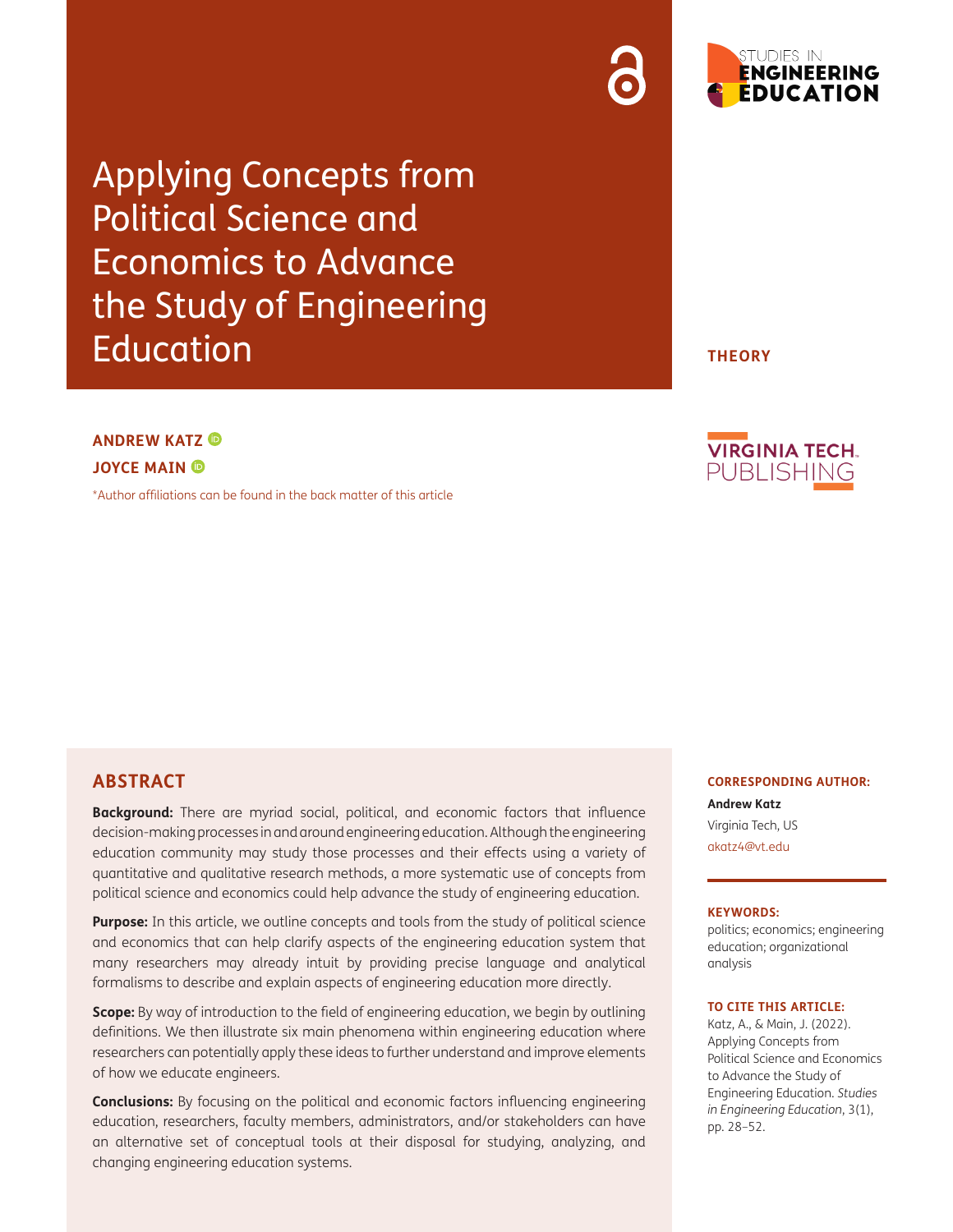## **INTRODUCTION**

During an address at the National Academy of Engineering, MIT President Charles Vest (1995) drew attention to a simple observation: engineering education is continuously shaped by social, political, and economic factors. More specifically, higher education is subject to the forces of political economy – a term used to describe "the study of the social relations, particularly the power relations, that mutually constitute the production, distribution, and consumption of resources" [\(Mosco, 2009](#page-23-0), p. 24). The focus on these social relations is part of what differentiates political economy from traditional economics [\(Drazen, 2002](#page-22-0), p. 5). Those social relations can be among different units of analysis, from governments, organizations, groups of people, or families [\(Arndt, 1983](#page-20-1)). In the *Oxford Handbook of Political Economy*, Weingast and Wittman (2006, p. 4) underscore the flexibility of this political economy framework to consider different units of analysis and enable methodological heterogeneity. For example, applied to public education, political economy might consider how cycles of "economic austerity" affect public funding of higher education ([Carpentier, 2015\)](#page-21-0) or how schooling reproduces class structures [\(Bowles & Gintis, 1977;](#page-21-1) [Brint & Karabel, 1989](#page-21-2)). In this paper, we suggest that the research community can apply a similar framework to engineering education systems to provide further insight into the professional formation of engineers.

How does this political economy approach apply to engineering education? We suggest that the political economy of engineering education is the constellation of power relations that determine resource allocation in engineering programs. It is about understanding how groups of people both external to the university – such as government officials, industry representatives, and the public – and internal to the university – such as administrators, faculty members, and students – interact and make decisions about resources – such as time, money, energy, and space – in engineering education.

Research on the political economy of engineering education will consider the power relations and dynamics informing decisions on resource allocation in engineering education organizations. The study of political economy is a distinct area of study combining ideas from political science and economics. In this paper we suggest that the engineering education community can directly borrow these interdisciplinary ideas for understanding decision making in engineering education ecosystems, yet without going fully to the realm of political economy per se. Simply leveraging those foundational concepts from political science and economics offers an important set of concepts for anyone impacted by these education systems to consider because focusing on political and economic factors can highlight forces that may overtly or subconsciously influence decisions that directly affect the formation of future engineers. These decisions can range from curriculum committees' approval of a mandatory undergraduate class on engineering ethics to tenure promotion decisions that college administrators make about activities they value for advancement to government agency decisions about which areas to prioritize for research funding.

Our goal here is to suggest that accounting for political and economic factors can help provide additional interpretation of issues typically studied using other perspectives. These are relevant ideas for researchers because they provide a set of constructs for framing problems that have historically tended to receive less attention. They are important ideas for administrators because it helps identify root causes of issues that they face in their roles. Finally, familiarity with these ideas is important for reformers because it suggests why some of the attempted or proposed remedies to problems in the system may be either worthwhile or ineffectual. In other words, accounting for political and economic considerations that impact engineering education offers tools for everyone involved in the system to address the problem of how to understand (and change) behaviors and decision-making processes that they observe among participants in engineering education.

### **PURPOSE AND FORMAT**

In the following sections, we start with an elaboration on these definitions. From there, we proceed to a review of prior works delineating the political and economic factors of higher education and how those factors have manifested in engineering education. For this, we focus on statements from national organizations (e.g., American Society for Engineering Education and NAE) due to their

Katz and Main **29** *Studies in Engineering Education*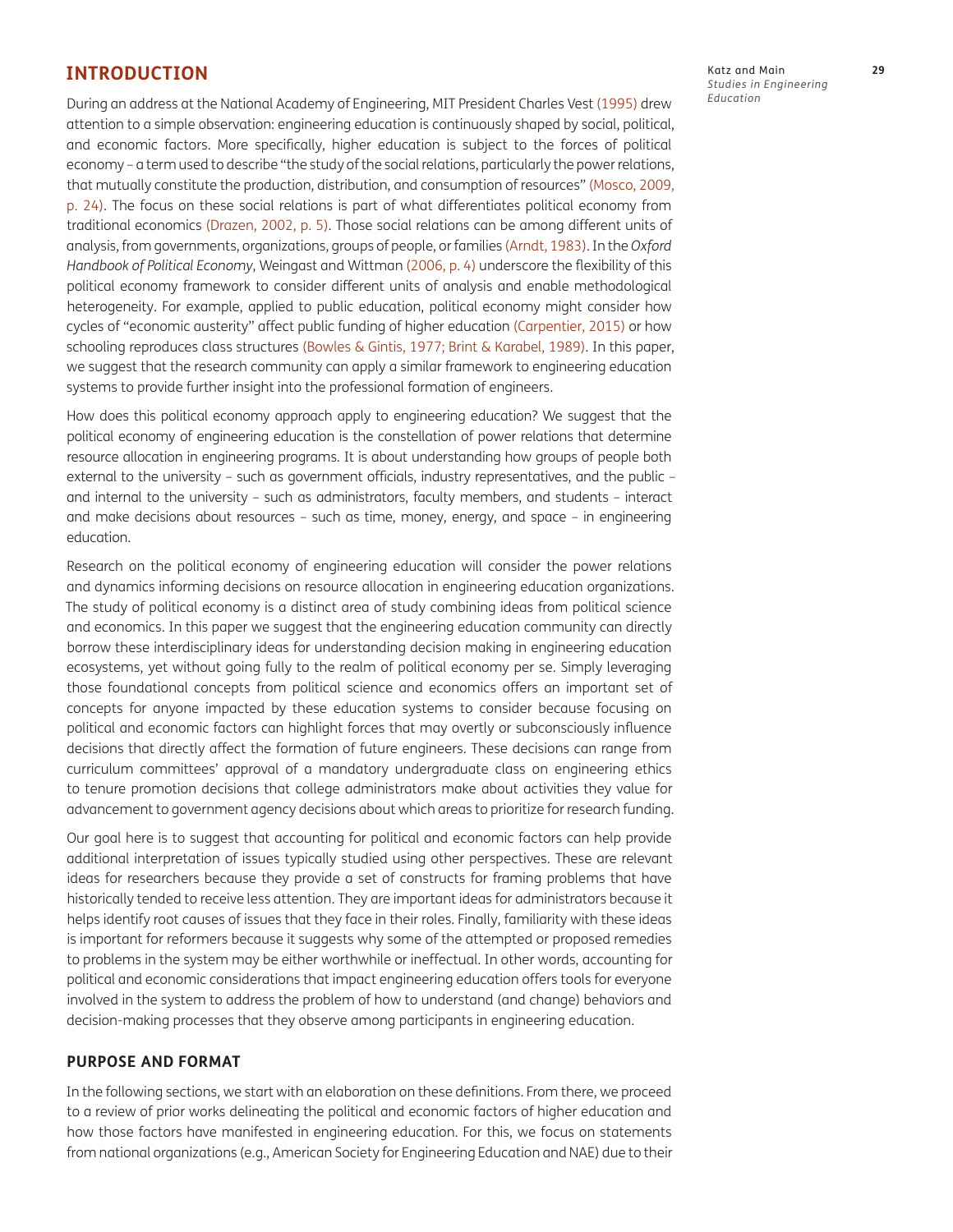visibility by the broader community and ability to provide perspective of engineering education ecosystems. We then outline a research agenda for further investigating the effects of political and economic factors on engineering education. We organized the overview by elaborating on six different phenomena. The goal of this work is to introduce ideas from interdisciplinary fields to aid our understanding of engineering education. Naming these ideas can help the engineering education community incorporate them more explicitly into how we study engineering education. The act of naming is powerful, whether it relates to negotiating objectives among individuals [\(Merry, 1990](#page-23-1)) or simply identifying aspects of our environment and thereby creating common ground ([Milstein, 2011](#page-23-2)). A functional lexicon and shared mental models can help the engineering education community analyze some of the associated phenomena more effectively ([Mathieu et](#page-23-3) [al., 2000](#page-23-3); Stout et al., 2016). With these tools in mind, participants in the system will be better equipped to bridge the three-part disconnect among their own experiences, how they process those experiences, and what they can do about the root causes of those experiences.

To emphasize a point made above, although the ideas that we review in this paper can all focus on the engineering education system, they vary in their level of analysis within that system. For example, some ideas focus on individual actors – students, faculty members, department chairs, and the like. Other ideas focus more on organizations – departments, colleges, universities, professional societies, government agencies – or the environment external to engineering education – private industry or governments. Furthermore, not only do the ideas vary in their prescribed level of analysis, but they also range in applicability across settings. Some ideas may apply in smaller departments at private universities (or, conversely, large departments in land-grant university settings) while other ideas may apply equally well in many different organizational contexts. This varied applicability of the levels of analysis should strengthen its appeal to a broad audience, allowing readers across the spectrum to find something meaningful they can apply in their own work, wherever they are. Thus, by the end, the reader should feel equipped to span the spaces between some of their lived experiences in an area of the engineering education system, how they cognitively process those experiences, and where the community might enhance the system for educating engineers.

#### **POSITIONALITY STATEMENT**

The authors have a combination of education and training in economics and public policy. One of the authors has graduate training (as part of their graduate work in a public health program) in environmental economics and policy. Following that training they also worked on helping to develop industrial sector air pollution regulations for the Environmental Protection Agency. Developing those regulations involved applying that economic training and familiarity with the political processes implicated in developing regulations. Those experiences transpired prior to the author's shift into the engineering education field and inform their perspectives on engineering education. The other author earned her PhD in learning, teaching, and social policy, and Master's degree in Administration, Planning, and Social Policy. She applies concepts and research approaches from economics and education policy to the study of issues in engineering education. She examines structural barriers to access to and equity in engineering education.

#### **ILLUSTRATING DEFINITIONS**

There are numerous dimensions to consider when characterizing the political and economic factors affecting engineering education. In [Figure 1](#page-3-0), we have illustrated some of the various relevant pieces – level of analysis, unit of analysis, social relations, and resources. For example, we have listed example levels of analysis to be governmental, departmental, and individual levels. Similarly, we have listed examples of kinds of resources such as time, money, space, and energy. These listings are intended to be an initial building block rather than an exhaustive taxonomy.

Following the definition of political economy in the Introduction section, accounting for political and economic phenomena in engineering education should have two focal points: (1) social relations (especially power relations) among groups of people involved in engineering education systems and (2) resource allocation. Example questions considering these factors include: How do state and federal governments appropriate funds for research that universities and faculty

Katz and Main **30** *Studies in Engineering Education*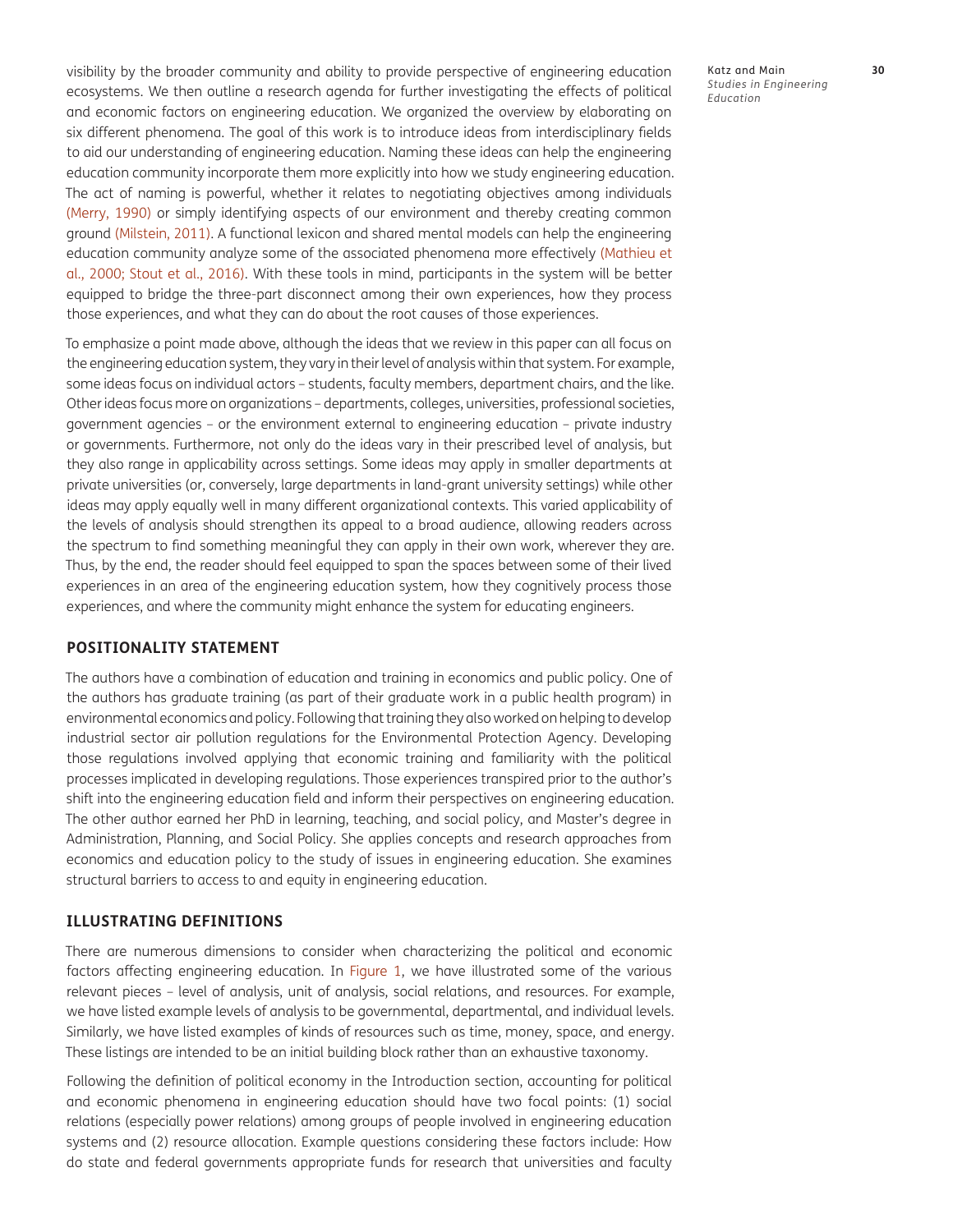

Katz and Main **31** *Studies in Engineering Education*

<span id="page-3-0"></span>**Figure 1** Dimensions (rectangle boxes) and example variables (rounded boxes) to consider in study of political and economic factor affecting engineering education.

members compete for? How do governmental decisions shape relationships among faculty and universities competing for limited resources? How do faculty members on search committees in engineering departments decide whom to hire (a human resource decision), and what informs their hiring priorities? How does a curriculum committee incorporate feedback from industrial advisory boards, alumni, current students, and the surrounding community to determine how to allocate time in the curriculum? In each of these examples, social relationships and processes contribute to resource allocation decisions at the individual and organizational levels.

[Figure 2](#page-3-1) provides an alternative depiction of the same conceptual model but with the modification of rendering the phenomena as windows through which we can see social relations affecting resource allocation decisions. By "phenomena" we broadly mean a recurring set of patterns in decisions, behaviors, and/or outcomes. Faculty members choosing to emphasize a skill in their course because their industry contacts say it is important, students choosing one major over another due to career prospects, or hiring committees selecting one candidate over another because they have a higher likelihood of gathering research funding are all examples of these phenomena. The metaphor of a window represents how the phenomena provide a lens that frames certain kinds of interactions in engineering education. In this picture, the phenomena can transpire within or outside of the university and at different levels – such as governmental, industrial sector, or department. Again, the people and groups interacting with each other in social relationships make resource allocation decisions. The resource allocation decisions then influence (illustrated with dashed arrows) subsequent phenomena. With these subsequent phenomena, the pattern repeats, providing new windows into more social relations among people making resource allocation decisions. The main purposes of the figure are to highlight: (1) how the phenomena function as windows into the political and economic factors shaping engineering education, (2) how social relations affect resource allocation, which can then influence subsequent phenomena, and (3) how these different levels may interact within the larger engineering education ecosystem.



<span id="page-3-1"></span>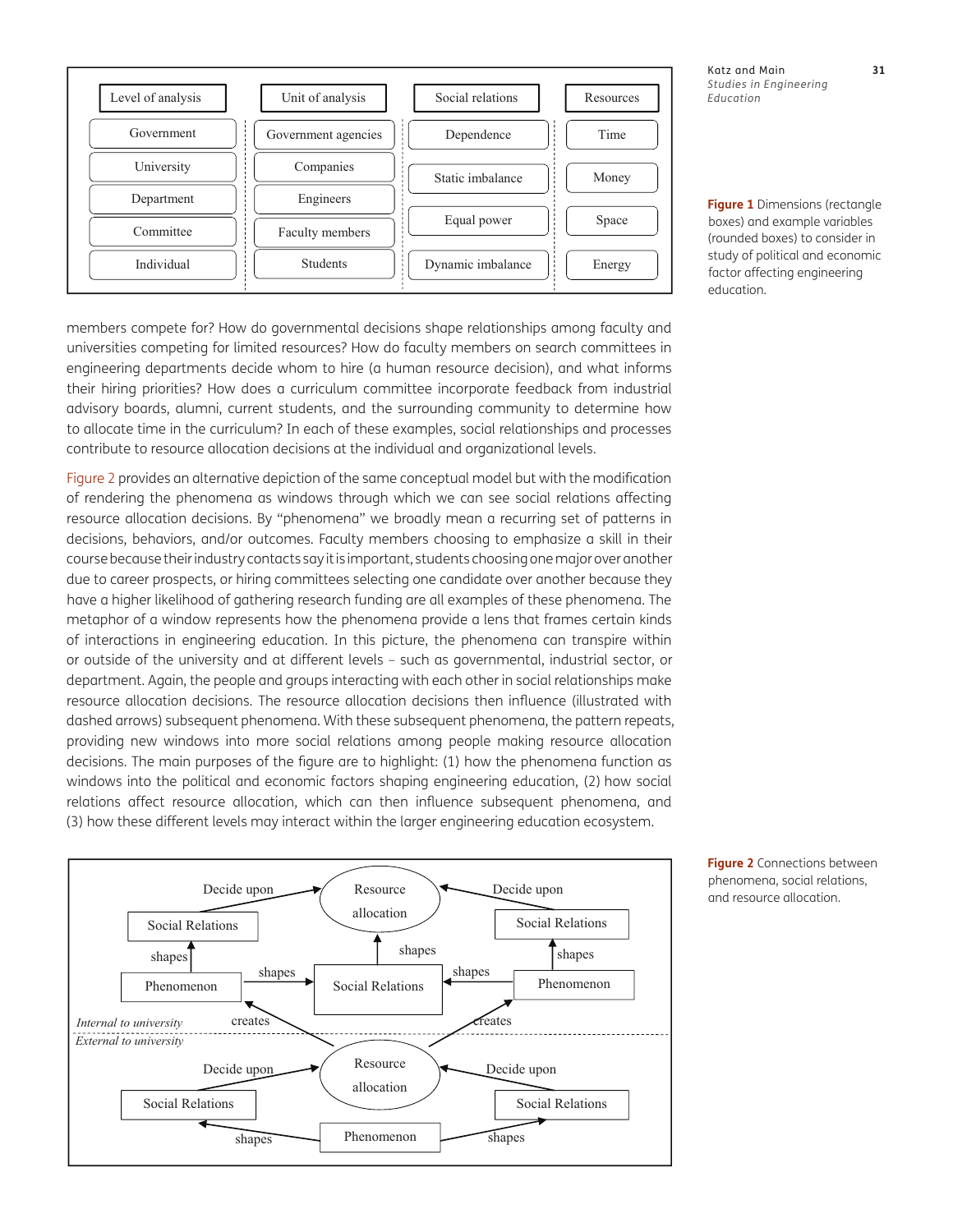These behaviors, decision-making processes, and factors (i.e., phenomena) run the gamut and can include topics from curriculum committees' approval of a mandatory undergraduate class on engineering ethics to budget decisions that college administrators make about specific programs, as mentioned before. Even though it often goes without direct attention, the confluence of these social, political, and/or economic factors has been influencing engineering education for almost a century, as Table 1 illustrates with examples of national reports dating back to 1930. These national reports come from organizations including the American Society for Engineering Education (ASEE), the Engineers' Council on Professional Development (ECPD), and the National Academy of Engineering (NAE).

| <b>SOURCE</b>                                                                                                                                                                                              | <b>QUOTE</b>                                                                                                                                                                                                                                                                                                                                                                                                                                                                                                                                                                                                                                                                                                                                                                                                                                        | <b>INTERPRETATION</b>                                                                                                                                                                                                                                                                              |
|------------------------------------------------------------------------------------------------------------------------------------------------------------------------------------------------------------|-----------------------------------------------------------------------------------------------------------------------------------------------------------------------------------------------------------------------------------------------------------------------------------------------------------------------------------------------------------------------------------------------------------------------------------------------------------------------------------------------------------------------------------------------------------------------------------------------------------------------------------------------------------------------------------------------------------------------------------------------------------------------------------------------------------------------------------------------------|----------------------------------------------------------------------------------------------------------------------------------------------------------------------------------------------------------------------------------------------------------------------------------------------------|
| Wickenden (1930)                                                                                                                                                                                           | "Engineering education reflects our national<br>genius for quantity production. Pressed to<br>get a maximum result in a minimum of time,<br>engineering educators have borrowed, half<br>unconsciously, from the management methods<br>of industry. The essence of the scheme consists<br>in first visualizing the process as a whole. Then<br>dividing it into major steps in a logical progression<br>and finally breaking the work down into small<br>units to be done in a definite sequence, under<br>prearranged conditions and with the materials<br>supplied precisely when needed and in the most<br>convenient form, the task sequence to be carried<br>out under close supervision, with continuous<br>inspection and grading of piece parts, and the<br>rewards to be paid in terms of a standard task<br>with quality bonus." (p. 109) | Engineering education has<br>borrowed the Taylorist philosophy<br>of industrial production to guide<br>decisions in engineering programs.                                                                                                                                                          |
| Rising above the<br>Gathering Storm<br>(Committee on<br>Prospering in the<br>Global Economy of<br>the 21st Century<br>(U.S.) & Committee on<br>Science, Engineering,<br>and Public Policy<br>(U.S.), 2007) | "Our culture has always considered higher<br>education a public good-or at least we have<br>seemed to do soNow, however, funding for<br>state universities is dwindling, tuition is rising, and<br>students are borrowing more than they receive<br>in grants. These seem to be indications that our<br>society increasingly sees higher education as<br>a private good, of value only to the individual<br>receiving it." (p. 31)                                                                                                                                                                                                                                                                                                                                                                                                                  | Shifts from viewing higher<br>education as a public good to a<br>private good, reflected in funding<br>levels and public attitudes,<br>which is consistent with larger<br>political economic trends to<br>reduce public spending in favor of<br>private funding through market<br>competition.     |
| Phase I Report (ASEE,<br>2014)                                                                                                                                                                             | "One respondent noted that there is a market for<br>universities to help teach engineers business skills<br>and provide lower cost options than business<br>school." (p. 17)                                                                                                                                                                                                                                                                                                                                                                                                                                                                                                                                                                                                                                                                        | Curricular decisions being<br>influenced by supply and demand<br>due to market relationships of<br>exchange established between<br>engineering departments and<br>employers as well as increased<br>expectations of graduating<br>engineers to be ready for market<br>competition upon graduation. |

**Table 1** Examples from national reports on engineering education alluding to the political economy of the engineering education system.

*Studies in Engineering* 

*Education*

To anyone participating in the engineering education system – such as faculty members, students, college administrators, government officials, or professional engineers – prior documented examples of these factors may sound familiar. For example, others have previously observed that: budgetary constraints limit the kinds of student support programs that a campus teaching and learning center can offer ([Frantz et al., 2004](#page-22-1)); the interpersonal dynamics between faculty members can create a hostile environment for other faculty members in the department (Campbell & O'Meara, 2013; [Committee on Science, Engineering, and Public Policy \(U.S.\), 2006\)](#page-21-3); accreditation bodies inform specific curricular and pedagogical decisions that faculty members make [\(Lattuca et al., 2006](#page-22-2)); or a university's board of governors might want to influence curricular decisions ([Kosak et al., 2004\)](#page-22-3). These highlight just some of the ways in which social, political, and economic factors contribute to the interpersonal dynamics of actors in engineering education, affecting behavior and decisions throughout education systems. Moreover, accounting for political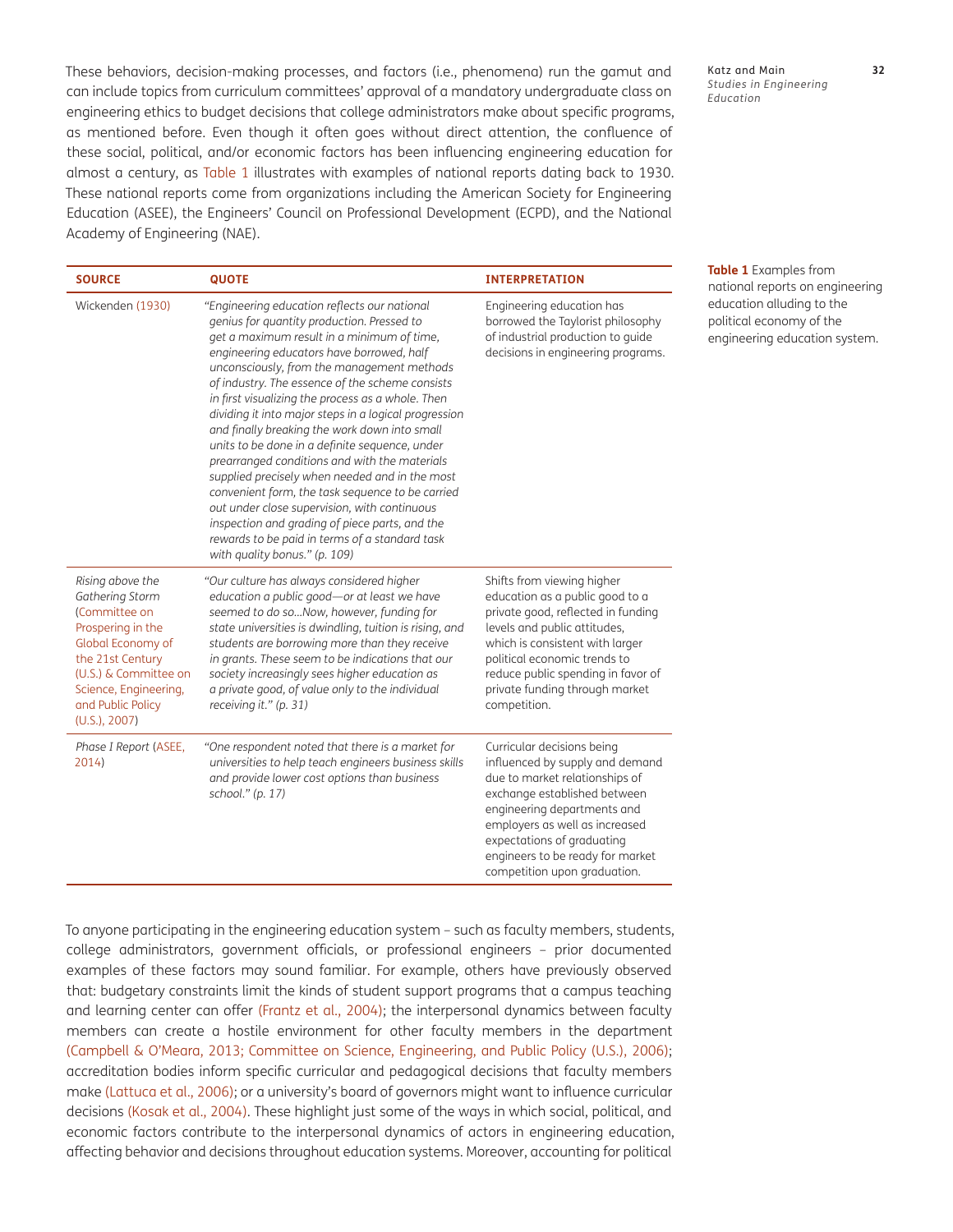and economic factors when studying engineering education helps us to further examine the likely root causes of observed phenomena in engineering education. This perspective has the power to help us holistically understand these phenomena as connected and intertwined, rather than as isolated decisions. Even though these factors affect decision-making processes and behavior throughout engineering education systems, there has not yet been a concerted and sustained examination of the political economy of engineering education to date. This may be a potential consequence of a broader ideology of depoliticization in engineering that extends to engineering education [\(Cech, 2013;](#page-21-4) [Cech & Sherick, 2015\)](#page-21-5). Others have pointed to that ideology as a way that students may view technical problems as apolitical. One could imagine how a similar ideology might extend not only to engineering work but engineering education as well. If that were true then it would help explain the gaps among (a) the observations and experiences that we have of political and economic phenomena affecting engineering education systems, (b) how we think about those phenomena, and (c) what we can ultimately do to perpetuate or change conditions that engender those phenomena. The three-part disconnect among observations, analysis, and action underscores a particular problem facing the engineering education community. Namely, specific phenomena may affect individuals and groups in the system and, even if we can sense that a problematic situation exists, we do not tend to use explanatory lenses to frame the underlying phenomena.

## **REVIEWING LITERATURE AROUND THE POLITICAL ECONOMY OF ENGINEERING EDUCATION**

To review the aforementioned political and economic factors influencing engineering education, it is first instructive to consider the political economy of higher education since engineering education is part of that system. Therefore, we begin with a brief review of some aspects of the political economy of higher education before proceeding to a more specific focus on engineering education. The engineering education review focuses on both national reports and articles where the political economy of engineering education has either received direct or indirect attention.

### The Political Economy of Higher Education

The political economy of higher education affects engineering education in part by forming the larger structure within which engineering education operates. Metaphorically, it forms the waters in which engineering education swims. Since the higher education system has myriad power relations that implicate resource allocation within the system, one should first consider the political economy of higher education in order to understand that of engineering education.

The current political economy of higher education may best be understood in the context of a post-1970 neoliberal shift in economic paradigms (Olssen and Peters, 2005). Neoliberalism is a political economic philosophy that combines a classical economic emphasis on free market exchange with a liberal political philosophy that prioritizes individual liberty ([Harvey, 2005](#page-22-4)). That conception of liberty is often biased toward a version of negative liberty defined by an absence of bodily interference rather than a more capacious positive liberty characterized by the presence of opportunity and options (Berlin, 1969). From an ideological perspective, this paradigm shift is fundamental because neoliberalism normatively prescribes a minimal role of state intervention in all aspects of life, including education ([Connell, 2013\)](#page-21-6). In place of governmental programs supporting public interest projects in the name of the public good, the market is assumed to achieve efficient outcomes, often nebulously defined.

Under the grip of this philosophy, the political economy of higher education subsumes topics like academic capitalism (Münch, 2014; Slaughter & Leslie, 1997), state funding cuts [\(Li, 2017](#page-23-4)), education financing [\(Garritzmann, 2016](#page-22-5)), universities behaving like corporations (Washburn, 2005), replacing the notions of education as for the public good with private good (Williams, 2016), students being treated like consumers ([Bunce et al., 2017\)](#page-21-7), and other market-like behavior in higher education ([Leslie & Johnson, 1974](#page-23-5); Newman & Jahdi, 2009). As Slaughter and Leslie (2001) define it, academic capitalism consists of behaviors from university faculty and administrators to compete for limited financial resources (e.g., funding). The rise in academic capitalism corresponds with a

Katz and Main **33** *Studies in Engineering Education*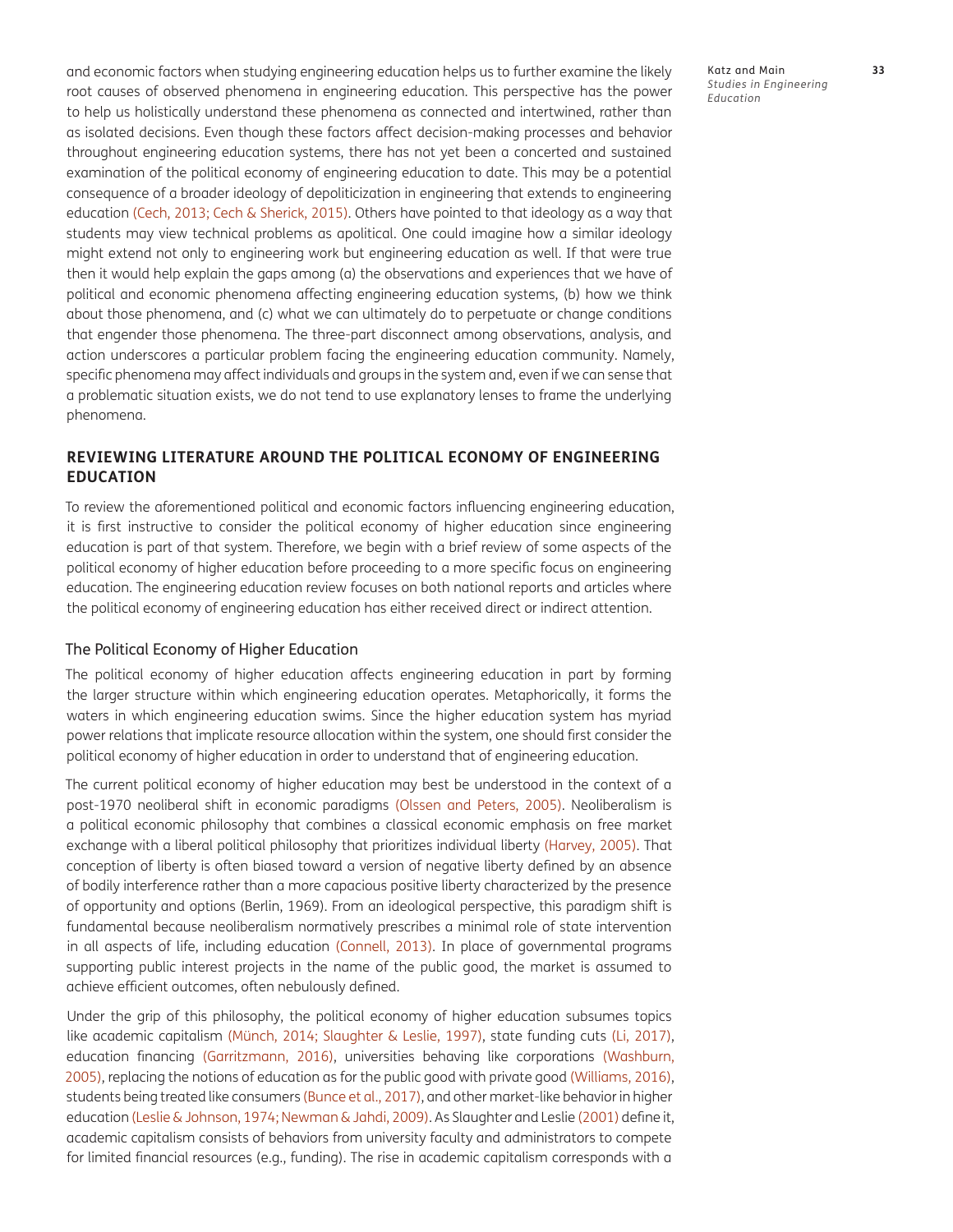decrease in public funding as governments shift to a private model in education [\(Geiger, 2011;](#page-22-6) Teixeira & Dill, 2011). Predictably, shifting toward academic capitalism pursuant to changes in government funding and public support consequently determines how faculty members allocate their time ([Liefner, 2003;](#page-23-6) Taylor, 2001). There is little reason to believe engineering education is immune to these trends.

Taken together, the scenario depicted and experienced is a simple one: governments withdraw funding for higher education in the name of austerity (McLendon, Hearn, & Mokher, 2009) and free market competition ([Leslie & Johnson, 1974](#page-23-5)), bolstered by an argument that the state has no place in supporting higher education (Archibald & Feldman, 2010). Amidst this backdrop, the political economy of engineering education exists. Departments compete for funding from colleges and university administration. These departments also hire faculty members who can bring in funding to help fill the gap left from states reducing their funding appropriations. Faculty members then compete for research funding to supplement constricted budgets. The shrinking budgets then shape other decisions among actors in engineering education systems. Overall, this political economy creates dynamics among actors in the system where the market logic predominates and begins to shape decisions throughout the system. Yet, this need not be the case. Those choices are not predetermined. These are choices in engineering education that arise from other choices in higher education, which likewise arise from choices outside higher education. Options exist but availing ourselves of them would require deviating from our current trajectory and the prevailing mode of market-based pursuit of efficiencies. In particular, reframing about the goals and purposes of engineering education would be needed. Such an articulation could provide a model that supersedes some of the counterproductive incentive structures created by the seemingly dominant paradigm.

#### The Political Economy of Engineering Education

Prior work related to the political economy of engineering education has frequently involved either specific studies on one aspect of the engineering education system or generic observations about the relationship between engineering education and social, political, and/or economic factor(s). We will consider several examples below that can help demonstrate the ways in which the political economy of engineering education has appeared in writing, often without specifically being named as such, despite its persistent presence in the background.

Although the current paper is styled as a review of tools for members of the engineering education community and a foray into a novel area of research, prior work has looked at some of these discrete issues before. For example, Noble (1979) argued that the American engineering education system was created to serve American corporate and economic interests. Layton [\(1971\)](#page-23-7) discussed a similarly close connection between engineering and corporate interests (with less of a focus on education). In each case, economic circumstances facing industry reverberated into how engineers were educated. Other authors have looked at similar connections between engineering and corporate interests ([Carlson, 1988;](#page-21-8) Veblen, 1965; Zussman, 1985). Rather than looking at strictly industrial influence, Lucena ([2005](#page-23-8)) looked at the effects of national policy initiatives in the defense industry in the name of military protectionism and how those permeated through engineering education. In each case, authors examined the extant relationships in engineering and how their roles in the economic order of a society can and do shape decisions in engineering education.

We suggest that there is fruitful ground in this area to continue to account for political and economic factors in engineering education. The ideas in such an approach can lay foundations for an area of research focused on organizational and institutional dynamics and change within engineering education. In the past, the engineering education community has discussed departmental and institutional change from: top-down approaches and emergent approaches at both the structural and individual levels [\(Besterfield-Sacre et al., 2014;](#page-20-3) [Doten-Snitker et al., 2021;](#page-22-7) [Henderson et al.,](#page-22-8)  [2011](#page-22-8)); curricular change as an iterative process involving multiple stakeholders and incentives to ensure institutionalization ([Clark et al., 2004\)](#page-21-9); and a larger culture of innovation in education through improved resources, workloads, and rewards [\(Jamieson & Lohmann, 2009](#page-22-9)). Despite

Katz and Main **34** *Studies in Engineering Education*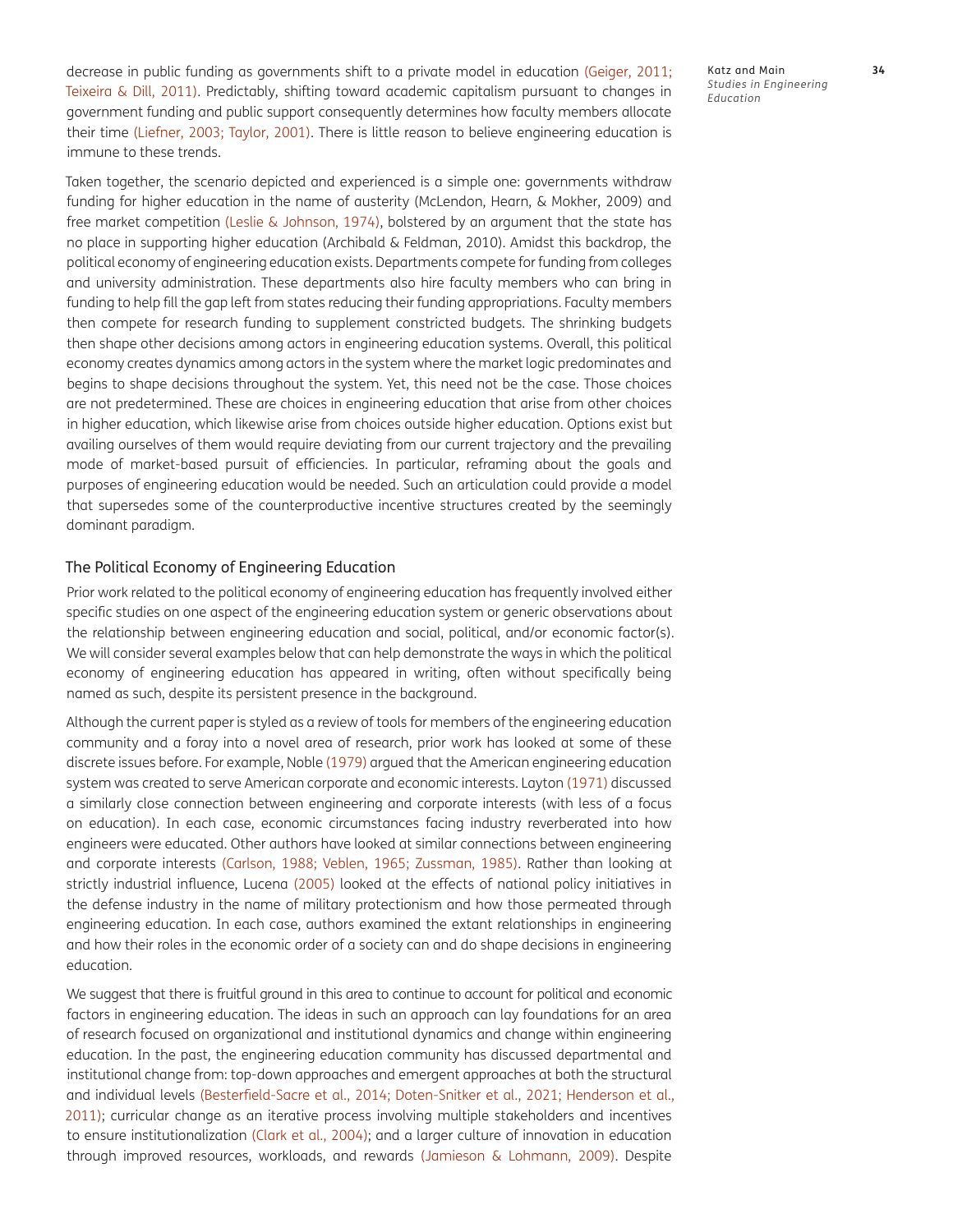these kinds of prior publications, a more sustained focus and refined frameworks could further advance the diagnoses of the dynamics and to improve the conditions in engineering education systems.

Katz and Main **35** *Studies in Engineering Education*

Within the engineering education literature, journal articles and national reports periodically contain allusions to the political economy of engineering education without using that terminology. These are some of the social, political, and economic factors that Vest (1995) referenced. Historically, the reports and articles have ranged in their focal topic from curriculum to incentive structures and many other subjects in between. We will review some of these publications to highlight the relevance of the political economy framing for the engineering education community. The underlying theme in these examples is that the engineering education community already recognizes some of these factors at play in the system.

#### Reports

Allusions to the political economy of engineering education abound in national reports on engineering education that have spanned the past century. The examples in Table 1 illustrate the sustained existence and relevance of the political economy of engineering education.

The role of industry in these reports is another aspect of the political economy of engineering education. Starting with the composition of report committees. The 1985 National Academies report from the Committee on the Education and Utilization of the Engineer "consisted of 26 members and 9 panels with more than 50 additional people drawn from business, industry, and education" (National Research Council, 1985). The same is true of other reports, whether it is CEOs of Fortune 100 companies in *Rising Above the Gathering Storm* (2007, p. ix) or corporate representatives with various titles in *Educating the Engineer of 2020* (2005, p. 180). The pattern is familiar: economic imperatives in the form of increased international competition and threats to sustained economic growth – broadly portended in the 1983 report *A Nation at Risk* – translate into pressures on companies for skilled employees. Companies then communicate demands to engineering programs through several channels. Engineering education as a whole then responds in ways that alter decisions and behaviors among administrators, faculty, staff, and students. This is part of the political economy of engineering education.

### Journal Articles

In addition to national reports, researchers in engineering education have also alluded to political economy, though without naming it explicitly. Their articles discuss an array of different topics in engineering education research. Those topics include curricular decision-making, faculty incentive structures, department-industry relationships, structural change, and implicit supply and demand models. Any of these articles and studies could link to political economic forces but they do not explicitly consider it. In other words, the analysis we propose is not necessarily unfamiliar to the research community, and we are simply suggesting that making the implicit more explicit could facilitate understandings and changes within engineering education.

Starting with curricular decision making, a 2014 study cited the importance of funding for influencing the utility value that faculty members place in their expectancy-value motivations for engaging in research-based instructional strategies [\(Matusovich et al., 2014\)](#page-23-9). More broadly, Watson called for a more efficient use of resources when translating research into practice for future generations of engineering education (Watson, 2009). In 2010, Borrego et al. reported that department chairs cite lack of financial resources and faculty time as two reasons for poor diffusion of instructional innovations [\(Borrego et al., 2010\)](#page-21-10). These are just a few examples of political economic factors shaping research and practices in engineering curricula.

Political economic factors also transmit signals that inform faculty decision making. For example, Splitt (2003) discussed the role that rewards and incentive structures can play in shaping how college administrators and faculty members approach teaching. In a 2009 study of whether engineering education research constituted a discipline, community, or field, participants pointed to reward structures like tenure and research grants as significant factors in deeming engineering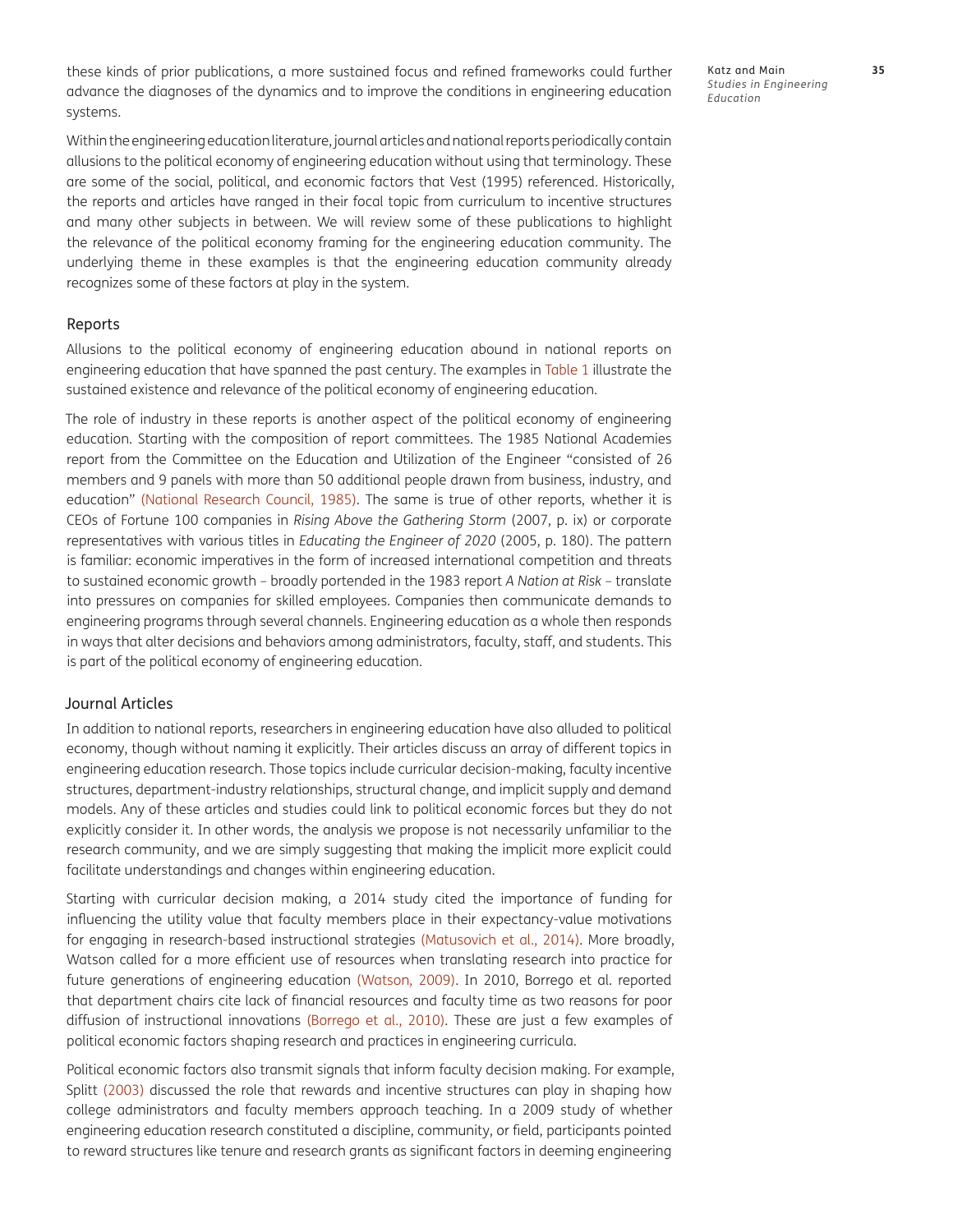education a discipline ([Jesiek et al., 2009\)](#page-22-10). This example suggests that these factors may not only influence decision making but also function as a demarcation – people in the field compete for research funding just as other fields (subject to the same political and economic factors) do. Further complicating the role of incentive structures is the fact that they can change over time. For example, over the past 50 years, universities have shifted toward a more research enterprise model (Park, 2011). This translates to a stronger emphasis on generating funding through external grants and intellectual property. With that shift comes a change in the incentives that faculty members and administrators face.

On the social and political side, department-industry relationships can contribute to the shape of engineering education as Denton [\(1998\)](#page-22-7) discussed regarding the role of departmental partnerships with government and industry being important for determining new education standards and impactful research. Before that, Black ([1994\)](#page-21-11) outlined specific pressures that industry placed on engineering education, manifesting as a combination of social and economic factors that affect the system. He even explicitly named popular practices like total quality management and continuous process improvement that engineering education could use to promote change. In these scenarios, the political economic circumstances facing industry create demands that the engineering industry passes on to engineering education, which in turn influence relationships and decisions in how engineering programs, departments, and classrooms operate. This can create tensions, as industry-side demands may run contrary to university's own priorities for their students. We further elaborate on this point below in the supply and demand paragraph. To be clear, these are not predetermined relationships with foregone conclusions; rather, they are the consequence of specific political decisions and can therefore benefit from the added clarity provided by using a political economy lens.

Regarding structural change, in a 2012 report, threats to a department's market position – a notion reflecting the broader political economy of higher education mentioned above – among other departments within the broader academic field were cited as a significant factor for driving change [\(Graham, 2012a](#page-22-11)). This means that departments' competition for resources was affecting decisions of whether it pursued changes – and which specific changes it pursued. Furthermore, perception and marketing were two important factors when considering what determined adoption of those changes. In the absence of external funding, those adoptions often did not survive [\(Graham,](#page-22-12)  [2012b](#page-22-12)). This demonstrates how economic factors impinge upon higher education in the guise of resource dependence and competition and are directly implicated in affecting social relations in engineering education.

A supply and demand model of education is also implicit in articles about engineering education. For example, national economic competitiveness writ large has redefined the demand for desirable engineering competencies that graduates should have upon graduation [\(J. Lucena et al., 2008](#page-23-10)). McMasters ([2004](#page-23-11)) described this same impetus to develop human resources to meet industry's demands from the perspective of the aerospace industry. He describes "steps that we within the broader technical community (industry, government and academe) can and should take to assure an adequate future supply of well-prepared engineering graduates for the full range of employers who have need for such talent" (p. 353). The supposed end goal in this operational model is jobready engineers, achieved through a supply-and-demand relationship between governments (or industry) and engineering departments. Educating larger numbers of engineers to meet industry demand is also part of one argument used in studies focusing on broadening participation in engineering (i.e., broadening participation in engineering not necessarily in the name of equity and social justice but rather because some students represent an "untapped resource") ([Dasgupta &](#page-22-13) [Stout, 2014](#page-22-13)).

Despite the clear presence of social, political, and economic factors shaping manifold areas of engineering education, as noted in the preceding sampling of journal articles, we in the engineering education community tend not to use the conceptual frameworks afforded by focusing on the political economy of engineering education. We suggest here that borrowing such ideas and frameworks may help the engineering education community follow the path toward characterizing the system in which we operate more effectively.

Katz and Main **36** *Studies in Engineering Education*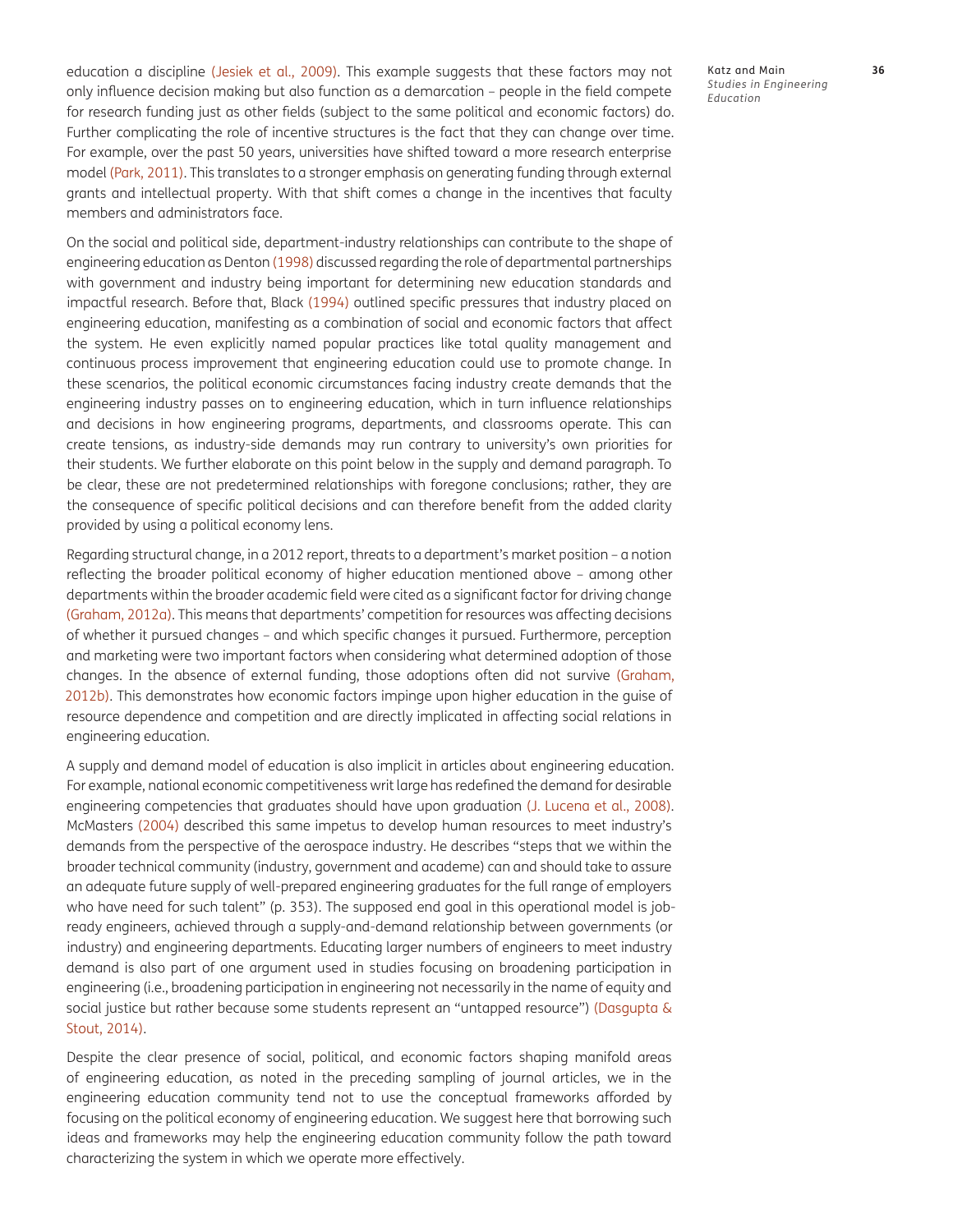# **POLITICAL AND ECONOMIC CONCEPTS FOR ANALYZING ENGINEERING EDUCATION**

The following section describes phenomena for approaching studies in engineering education from alternative perspectives that account for political and economic factors. The phenomena are intended to provide a select, manageable list rather than an exhaustive litany of theoretically available concepts and frameworks. We encourage the research community to challenge and expand this list in future work. Sustained scholarship in this area will improve how we understand the internal and external logics, imperatives (e.g., graduate more students, publish more papers, reduce operating costs), incentives (e.g., increased funding, tenure, better grades), and objectives in engineering education systems. Such logics, imperatives, incentives, and objectives drive resource allocation (e.g., time, money, space, energy) and decision making (broadly construed) throughout these systems, thus making it important to have functional perspectives to study them.

## **CONCEPTUAL TOOLS FOR CHARACTERIZING PHENOMENA IN ENGINEERING EDUCATION**

A phenomena-based approach is one way to focus on political and economic factors in engineering education, but it is not the only approach. Other approaches could be more theoretical or more empirical. Here we suggest a phenomena-based approach because the phenomena provide specific vignettes for the community to identify in their own work. These phenomena represent a set of observable patterns and outcomes that manifest from the relationships and interactions between actors within the engineering education system. This stylized definition of phenomena derives from Bogen and Woodward's ([1988,](#page-21-12) p. 317) description of phenomena from a philosophy of science perspective as consisting in a number of causal factors that generate observable data. Phenomena can range in nature from objects, states, and processes to more complex, compound functions. Thus, phenomena in the engineering education system are objects, states, and processes that generate data which a researcher (or anyone else) might observe, hence the leading definition above. The phenomena provide a window into the mechanics and/or consequences of behaviors in engineering education. It is important to note that these phenomena are produced rather than pre-ordained, meaning that they are not inevitable. In theory, there exist alternative configurations of the system in which those phenomena do not arise because actors in these governmental, industrial, and educational systems have made different decisions. This is an ambivalent note. On the one hand, it means that change is possible. On the other hand, it means that people made choices that put us here in the first place and may continue to do so unless the process is disrupted.

The relevance here of an ontological discussion about phenomena is to delineate the objects of study under the phenomenon-based approach. Actors, relationships, and decisions in and around the engineering education system can generate observable data that represent token phenomena for researchers to study and characterize as part of this overall project. The phenomenon-based approach prescribes observing specific sets of relationships and decisions in the system and how those determine resource allocation. Studying these phenomena can help amass data that in turn characterize the political and economic factors more broadly. Such a characterization can then help provide a new framework for understanding the mechanics of the system that shapes future engineers. This project can also highlight potential areas for intervention.

The discussion for each phenomenon in this section begins with a definitional overview. Accompanying these overviews are hypothetical examples in which those phenomena may manifest. Finally, we provide sample questions to demonstrate how the research community could sustain a more concerted project to characterize how political and economic factors drive decisions in engineering education by examining each of the phenomena.

In total, for this section we have identified six phenomena that provide a view into some aspect of engineering education either directly or indirectly. We claim that these phenomena can arise as the consequence of larger ideologies and phenomena such as academic capitalism, dictating a marketoriented decision-making process. Decisions made under that pretense then have ramifications

Katz and Main **37** *Studies in Engineering Education*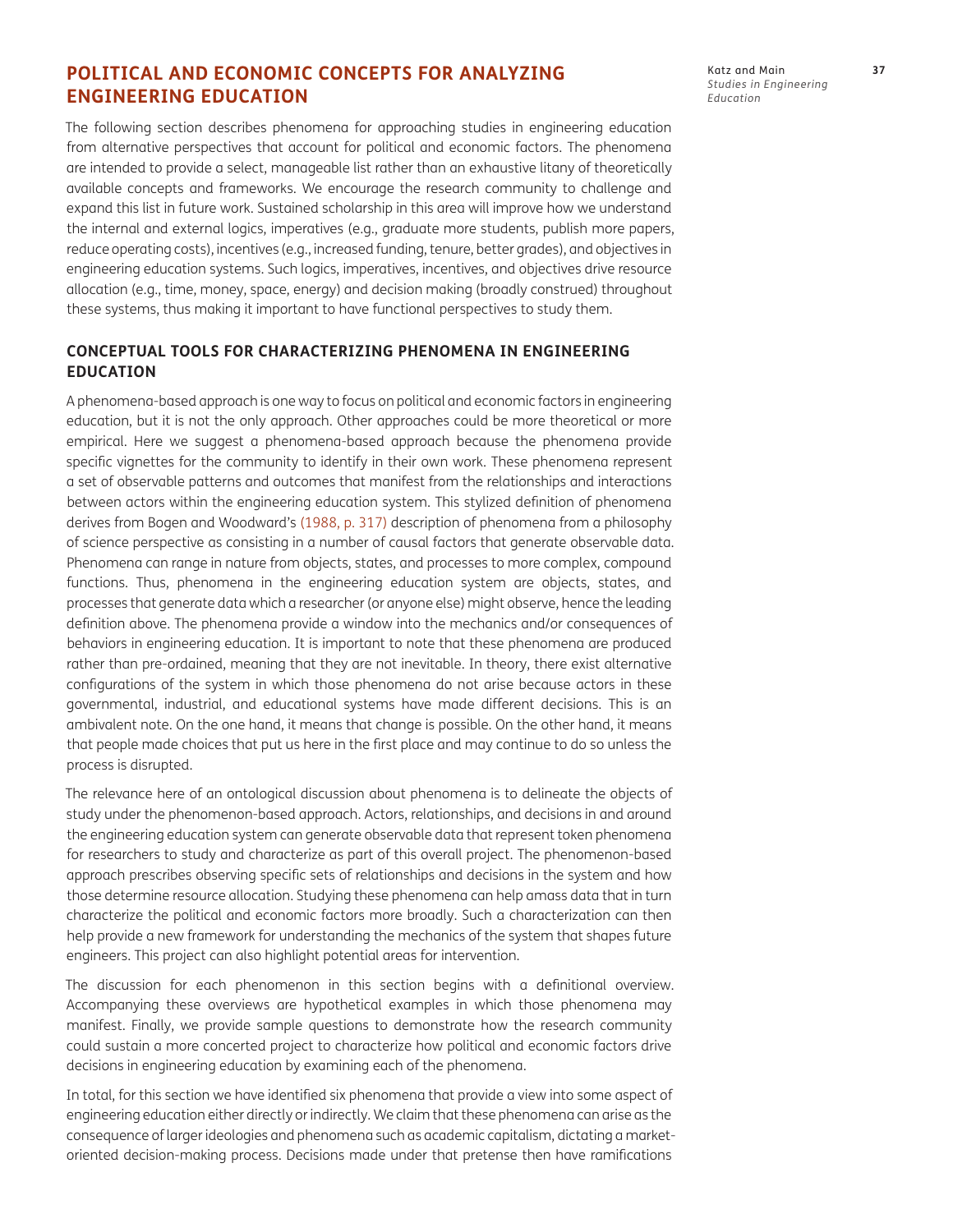that permeate throughout engineering education. The identified phenomena themselves exhibit collections of social relations that influence allocation and use of certain resources. Those social relations can be among students, faculty members, departments, committees, universities, and industry. In Table 2, we present each of the six phenomena, a brief description of the phenomenon, the relevant social relations that develop with the phenomenon, and resources affected by the social relations that manifest pursuant to that phenomenon.

| <b>PHENOMENON</b>                                                    | <b>DESCRIPTION OF</b><br><b>PHENOMENON</b>                                                                        | <b>RELEVANT SOCTAL</b><br><b>RELATIONS*</b>                                | <b>IMPLICATED</b><br><b>RESOURCE(S)</b>                                   |
|----------------------------------------------------------------------|-------------------------------------------------------------------------------------------------------------------|----------------------------------------------------------------------------|---------------------------------------------------------------------------|
| 1. Market-like behavior                                              | Supply and demand model,<br>students as consumer,<br>marketing and recruitment                                    | Student-Dept;<br>Student-Faculty;<br>Student-University;<br>Dept.-Faculty  | Faculty time;<br>Curriculum time;<br>Student time:<br>Money               |
| 2. Competition for<br>prestige and<br>reputation                     | Programs and universities<br>compete for prestige that<br>enable better ability to<br>compete for resources       | Dept-Dept;<br>Public-Dept;<br>Faculty Member-Faculty<br>Member             | Faculty time;<br><b>Faculty Member</b><br>research budget;<br>Dept budget |
| 3. Outsourcing                                                       | The decision from department<br>A to call upon department<br>B to teach something in<br>department A's curriculum | Dept-Dept;<br>Comm-Dept;<br>Dept-Faculty Member<br>(e.g., adjunct faculty) | Faculty time;<br>Dept. budget                                             |
| 4. Program governance                                                | How engineering programs<br>receive and maintain<br>accreditation and approval                                    | Dept.-Eval;<br>Dept.-Faculty; Faculty-<br>Faculty                          | Faculty time;<br>Curriculum time                                          |
| 5. Job markets and<br>hiring                                         | Departmental and company<br>hiring decisions                                                                      | Dept.-Industry;<br>Cmte.-Industry;<br>Dept.-Faculty                        | Faculty time;<br>Dept budget;<br>Curriculum time;<br>Student time         |
| 6. Institutional<br>isomorphism,<br>entrepreneurship, and<br>inertia | How faculty members<br>relate to each other through<br>committees or various policies<br>and programs             | FacMem-FacMem; Dept.-<br>Dept.;<br>University-Dept.                        | Faculty time;<br>Dept budget;<br>Student time                             |

**Table 2** Phenomena from the political economy of engineering education.

*Studies in Engineering* 

*Education*

Abbreviations: Dept. department; Eval-accreditation evaluator; Cmte.-committee; Ind-industry.

\* Relations between actors/ groups/organizations in the system are depicted with a hyphen.

To be clear, many of these phenomena are the downstream consequence of upstream political choices about resource allocation that are part of the political economy of engineering education. The conceptual model in the figures illustrates how these different levels of analysis can influence each other. The phenomena can be external or internal to the university. They can arise from governments pushing for more students to study engineering [\(Blackley & Howell, 2015](#page-21-13)) to drive economic innovation [\(Denney, 2011\)](#page-22-14) and promote national economic growth ([Maloney & Caicedo,](#page-23-12)  [2017](#page-23-12)). On an ironic note, however, while governments may have the impetus for economic growth and competition (and pushing for certain student outcomes accordingly), they also offer limited support due to the aforementioned political economic paradigm (i.e., neoliberalism) that constrains state intervention in the education sector [\(Klees, 2008](#page-22-15); Shore, 2010). As a result, things like academic capitalism become more prevalent in higher education (and engineering education by extension). In turn, that phenomenon of academic capitalism helps to engender some of the phenomena described in this section.

### 1. Market Behavior

The marketization of engineering education entails the same instances in higher education writ large, viz., treating students as consumers, prioritizing mechanisms to generate funding, and generally treating engineering education as a market good – something to be produced and sold. Examples of relevant sub-phenomena under the market behavior tent include (a) marketing and recruitment and (b) supply and demand relationships. These patterns are symptomatic of a broader political economy in which the logic of markets, decentralized coordination, minimally regulated enterprise, and ostensibly free exchange predominates ([Harvey, 2005](#page-22-4)). The general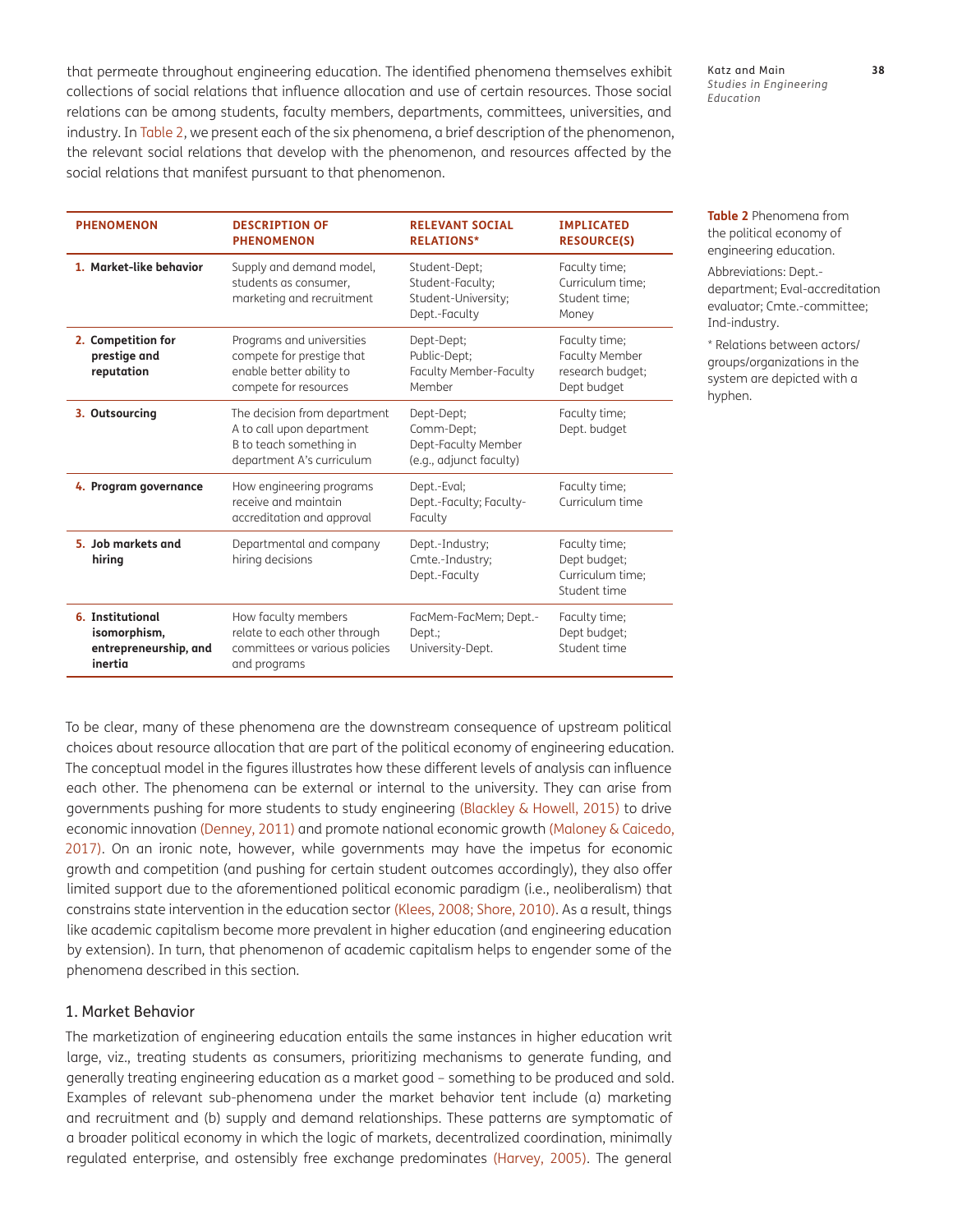philosophy is one of maximizing individual freedom (a notion commonly left underdetermined (Skinner, 2003)) and the supposed best way to do this is with markets. Embedded within the broader political economic paradigm, engineering education consequently exhibits the same patterns of values and behaviors among universities, departments, students, companies, and governments. Take ethics, for example. Engineering ethics may be treated as simply another item to include or exclude in the curriculum as the market demands, under this orientation. If it behooves marketing and recruitment efforts to emphasize engineering ethics then programs will incorporate ethics more intentionally, but if the converse is true then engineering ethics may never receive the overt attention that it deserves from faculty members and programs.

#### *1.A. Marketing and Recruitment*

Departments specifically adopt practices to attract students into their programs, especially during moments of waning student enrollment or floundering finances. This creates specific kinds of relationships among faculty members in a department and between departments (or universities) and prospective students. For example, consider a context in which engineering programs have a general first-year program and then students choose majors in their second semester. Departments may use an introductory seminar course to advertise their program to first-year students to entice them to pursue a degree in that department. Doing so would thereby affect decisions about the material included within engineering courses, and therefore it is a relevant phenomenon to consider in characterizing how political and economic factors influence engineering education.

Sample Questions:

- To what degree do marketing decisions drive curricular or pedagogical changes in undergraduate engineering programs?
- To what extent does discourse about marketing of programs reveal about underlying political economic assumptions?
- Are there common themes in programs' marketing and recruitment efforts for attracting new students?
- **•**  Is there a potential crowding out effect from other topics receiving more curricular time in the name of appealing to students?

#### *1.B. Supply and Demand*

The concept of supply and demand is a common fixture in microeconomics. Depending on one's perspective and unit of analysis, both supply and demand of a variety of resources can emanate from any number of actors. In the political economy of engineering education, the supply of particular courses can be influenced by demand from students, for example. Additional examples include (i) the demand-side phenomena that originate from students and employers for certain learning opportunities to develop specific skill sets and (ii) the supply-side phenomena from faculty members and departments offering specific courses that creates a general transactional arrangement in engineering curricula. Publications that rank programs can also play a role in driving demand, which is related to the concept of prestige and reputation (below). Relations among industry, students, departments, and faculty members then determine curriculum time allocation (which in turn can affect faculty and student time allocation). As noted in the Phase 1 Report (2014, p. 17), "there is a market for universities to help teach engineers business skills and provide lower cost options than business school."

Analyzing these phenomena of supply and demand can potentially beg the question of the underlying motivations for such demands – what generated a particular preference set and what was the reason for that? Characterizing this aspect of the political economy of engineering education also raises the question about the consequences of elasticities of supplies and demands. These could be fruitful areas for critical investigation in the future.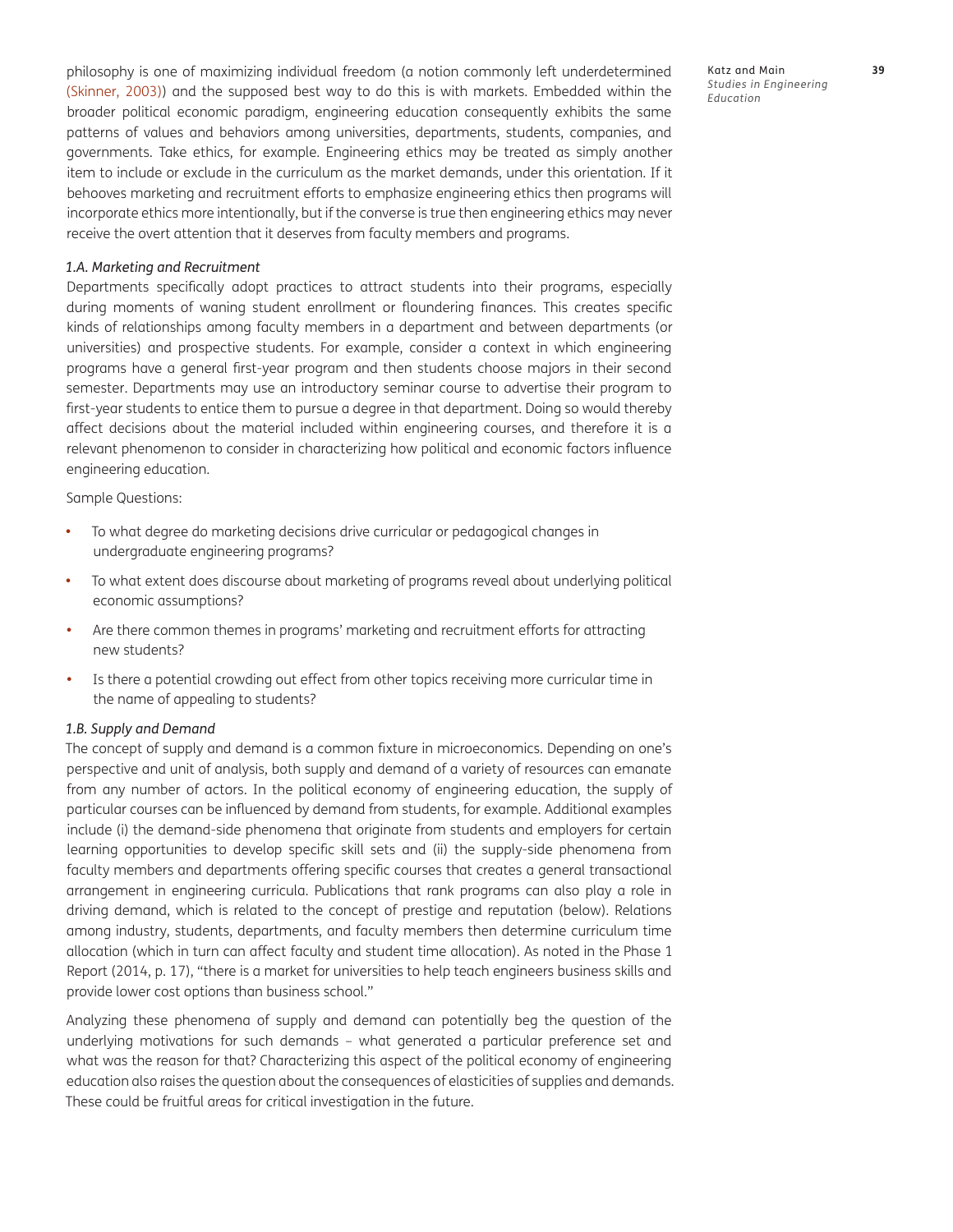Sample Questions:

- **•**  Under what formal and informal circumstances do students feel empowered to express demands on programs to discuss specific concepts or topics in the curriculum?
- **•**  Similarly, under what circumstances are programs more likely to accede to (or ignore) student and prospective student requests?
- **•**  Moreover, under what conditions will students ignore the logic of supply and demand and cite other principles to justify their actions?

## 2. Prestige and Reputation

The construction and maintenance of reputation and competition for prestige is another phenomenon relevant to the political economy of engineering education. While there are different theories with discrete operationalizations of prestige (Wegener, 1992), in an economic sense, reputation is defined as an assessment that some actors in a system make about a subset of another actor's (actor A) characteristics based on A's actions (Noe, 2012, p. 115). In higher education, Rosinger et al. (2015) have discussed the effects of what they term the "prestige economy" on interdepartmental dynamics and segmentation of high-resource departments and low-resource departments within universities. Sometimes, this transpires by universities spending money to increase their rankings [\(Bhattacharjee, 2011\)](#page-20-4). Other times this can happen with faculty members allocating their time as part of the prestige economy ([Blackmore & Kandiko, 2011](#page-21-14)). Returning to the definition of political economy, the study of social relations that determine resource allocation, struggles for prestige and reputation are within the study of political economy because those social relations determine who gains (or loses) reputation; social relations construct prestige, which departments struggle to accumulate by spending their resources.

In engineering education, the prestige and reputation phenomenon can manifest as the result of departments building their reputation for "producing high quality engineers", a reputation evaluation that companies make when considering whether to hire that department's students. A department could want to foster a reputation among companies for educating engineers whom they will want to hire. In turn, that impetus to develop such a reputation informs decisions about how and where to allocate time and energy in the program.

At the individual actor level, this phenomenon can also transpire as the reputation that some faculty members have among their colleagues based on their title. The implication here is that title is a signal of prestige, which both enables resource use and influences the faculty member's own resource allocation in an effort to maintain and advance that title. Finally, in addition to faculty member reputation among other faculty members, faculty member reputation among students based on their teaching ability could be another source of reputation and prestige. That reputation then affects students' choices for which classes and which section offerings to take.

The common theme in each of these examples is that prestige and reputation are driving behaviors among actors in the system related to how they manage their own resources and those of the system more generally. As with the supply and demand phenomena above, this competition for a positive reputation can cut both ways. On the one hand, programs trying to foster a reputation among companies will want to have companies know they educate certain kinds of engineers. On the other hand, if companies do not actually value those characteristics among their employees, then programs *could* in turn abandon parts of their curricula. Therefore, a comprehensive research agenda to characterize the political economy of engineering education should account for reputation and prestige at the individual- and group-level within the system – how it is built, the effects of those signals on perception, the consequences of these perceptions, etc.

Sample Questions:

How do faculty members in a department think about their program's reputation for educating engineers capable of ethical decision making, and how does that affect their collective decision making to allocate time in the curriculum to ethics?

Katz and Main **40** *Studies in Engineering Education*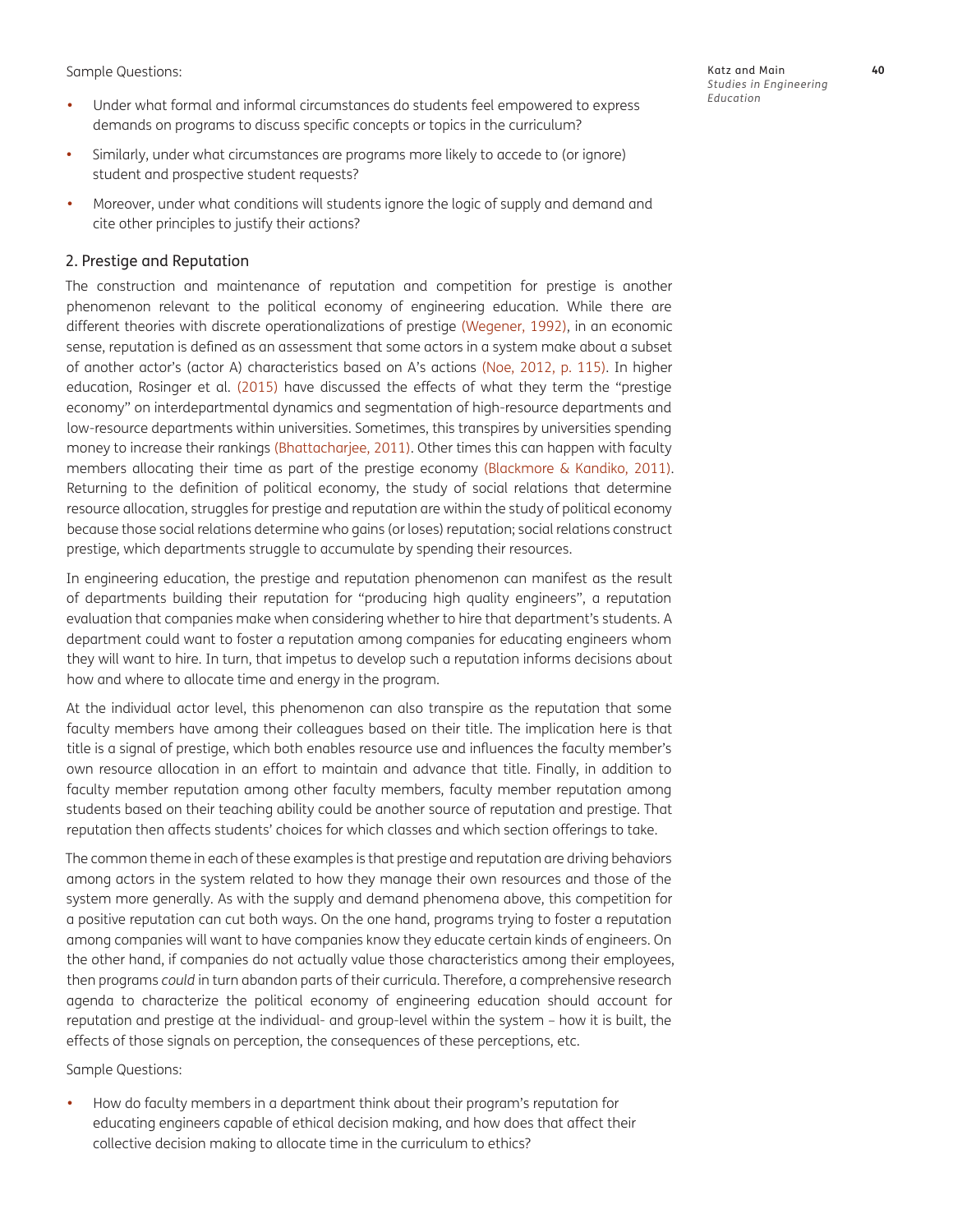- More generally, how does a program's reputation affect the resources that it can receive?
- To what degree is the Matthew effect concisely stated as "the rich get richer" that Merton [\(1968](#page-23-13)) described in science, and Perc (2014) further elaborated, also in effect in engineering education? This could potentially be relevant with engineering education departments strategically placed in colleges of engineering rather than colleges of education. The underlying idea behind that move would be the impetus for more prestige driving decisions about curricular or even programmatic structure.

### 3. Outsourcing

The process of outsourcing can involve hiring an external organization to produce something which was previously produced internal to the deciding organization [\(Bhagwati et al., 2004](#page-20-5)). How one delineates organizational boundaries in this context given the centrality of the internalize versus externalize decision is pivotal in determining what constitutes outsourcing. Within engineering education, this can be the decision to have a faculty member within the department teach a course versus coordinating with another department to have one of their faculty members teach the course in question or hiring an adjunct faculty member. The social relations implicated here are those between departments in a university and among committees within a department as they decide how to allocate their budgets and curriculum time. Alternatively, rather than outsourcing students' education to another department within the university, some faculty members may find it more appropriate to rely upon students' future employers to provide some aspects of their education.

In all of these scenarios, outsourcing decisions revolve around comparative advantage of one department or organization over another. The department may collectively ask whether it is easier to outsource instruction of a topic or course rather than committing their own resources to teaching that course. That decision may partially be informed by where expertise does and does not exist within the department, but it can also stem from the broader way in which resources flow within a university. While this decision follows an understandable logic, it can also have unintended consequences of disconnecting the content and segmenting the curriculum overall. Consequently, this division of labor may have observable effects on engineers' formation. The general model of producing quality-assured students ready to contribute to a competitive workforce stems from the view of universities as metaphorical factories, noted in Table 1 in the Wickendon Report's discussion of a Taylorist philosophy of education (NB: Taylor was a 19th century engineer known for prioritizing efficiency). The phenomenon is an indication of at least two things: first, applying the same models for economic development in industry to student development in education wherein human capital is simply another resource to invest in; second, the distribution of resources in universities in connection with academic units can enable and even justify these outsourcing decisions, thereby distorting the decision-making process through an outsized consideration of cost in lieu of other considerations such as student learning.

Sample Questions:

- What are the effects of outsourcing in engineering education?
- Are some topics (e.g., professional writing) more likely to be outsourced in the curriculum compared to others? If so, why, and what are the consequences of those outsourcing decisions? In other words, to what degree will students or faculty members use the logic of employing someone else to complete a task that they themselves might otherwise complete, and what are their justifications for doing so?
- In the eyes of faculty and administrators, where do the boundaries exist for permissible outsourcing?
- Do particular funding mechanisms or resource dependencies correlate with levels of outsourcing (or attitudes toward outsourcing)?

Katz and Main **41** *Studies in Engineering Education*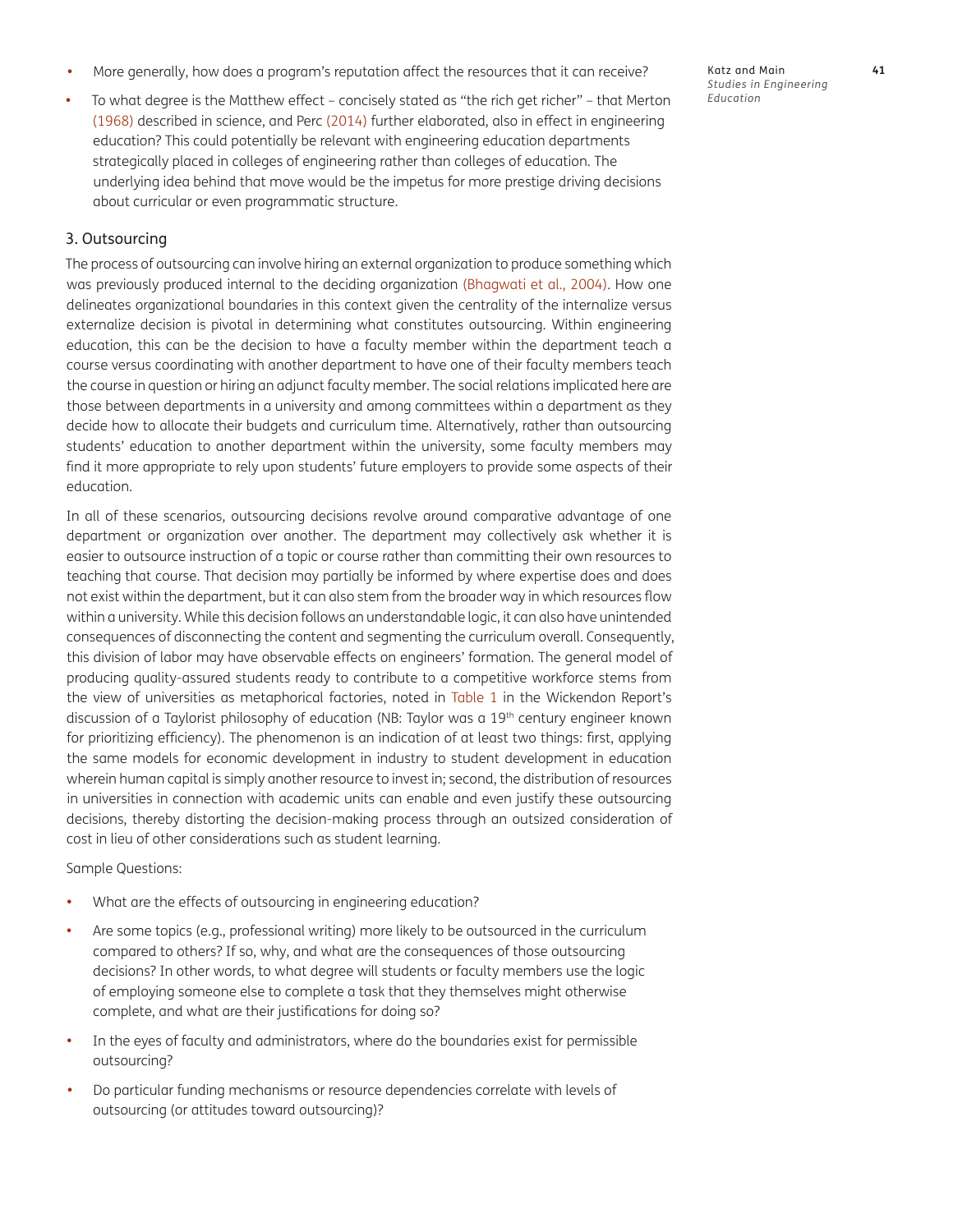### 4. Program governance

Oversight and regulation of engineering education can come in several forms. One such form is actual governmental agencies such as the Department of Education. A second type of regulatory body can be private organizations like certain accreditation boards. In engineering, the Accreditation Board for Engineering and Technology (ABET) is a significant actor in that arena, at least in the United States. A third example is professional organizations, in a more indirect sense, by means of establishing and promulgating professional standards. In turn, those professional standards influence accreditation standards, but they also influence licensing requirements. As a result, if an undergraduate engineering program wants to prepare its students to obtain a Professional Engineering license, then it will most likely shape its curriculum to adhere to those standards and educate their students accordingly. This creates relationships of dependence between engineering programs and accreditors, which shapes how programs allocate various resources.

### *4.A. Government oversight*

The topic of government oversight will vary heavily among different countries. Government oversight is any formal or informal input from a governmental organization to an engineering education system. In the United States, one might expect oversight from the Department of Education at the federal level or state legislatures. An example of government oversight on public universities: credit hour limits, often to reduce time and cost associated with engineering degrees. Those limits then constrain programs' curricula, causing faculty to omit certain courses and topics. Thus, pressures from political bodies can motivate decisions on how to allocate time in the curriculum. The phenomenon of government regulation is therefore one dimension of the political economy of engineering education.

This is not just a phenomenon of government actions in the United States. Take the United Kingdom for a second example. In particular, Shelton (1982) discussed government oversight and academic freedom in the United Kingdom. Among other things, he observed that "the basic rationale for government involvement is a recognition of the role of engineers and engineering in national industrial and economic performance" (Shelton, 1982, p. 221). He then proceeded to expound upon this government oversight aspect of the political economy of engineering education:

"The approach varies from country to country, but all governments have to work through the existing framework for organising, financing and managing higher education and for the registration of engineers. Governments can of course seek to change this framework to enable them to pursue their policies more effectively" (Shelton, 1982, p. 222).

In other words, governments have various mechanisms at their disposal to regulate engineering education in the name of accomplishing their objectives. Those objectives may vary, but they are commonly economic. The objectives then establish relationships among actors in engineering education, which renders this a phenomenon in the political economy of engineering education. This example from British engineering education illustrates an important point: although government can regulate engineering education in their respective jurisdictions, the details may look different depending on the objectives and economic circumstances facing those different places.

Sample Question:

- **•**  How do different national government oversight structures and political philosophies shape the engineering education systems of their respective countries?
- Are those broader national philosophies correlated with certain patterns regarding specific topics in undergraduate engineering programs in those countries? Work in this area would follow the example from Kabo et al. [\(Kabo et al., 2012\)](#page-22-16) comparing the U.S., Sweden, and China or Lucena et al. [\(J. Lucena et al., 2008\)](#page-23-10) comparing the U.S., Latin America, and Europe.

### *4.B. Accreditation oversight*

Periodic accreditation visits from ABET play a substantial role in the oversight and regulation phenomena of the political economy of engineering education. One can hardly understate the importance of ABET in this characterization of the engineering education system. Obtaining a Katz and Main **42** *Studies in Engineering Education*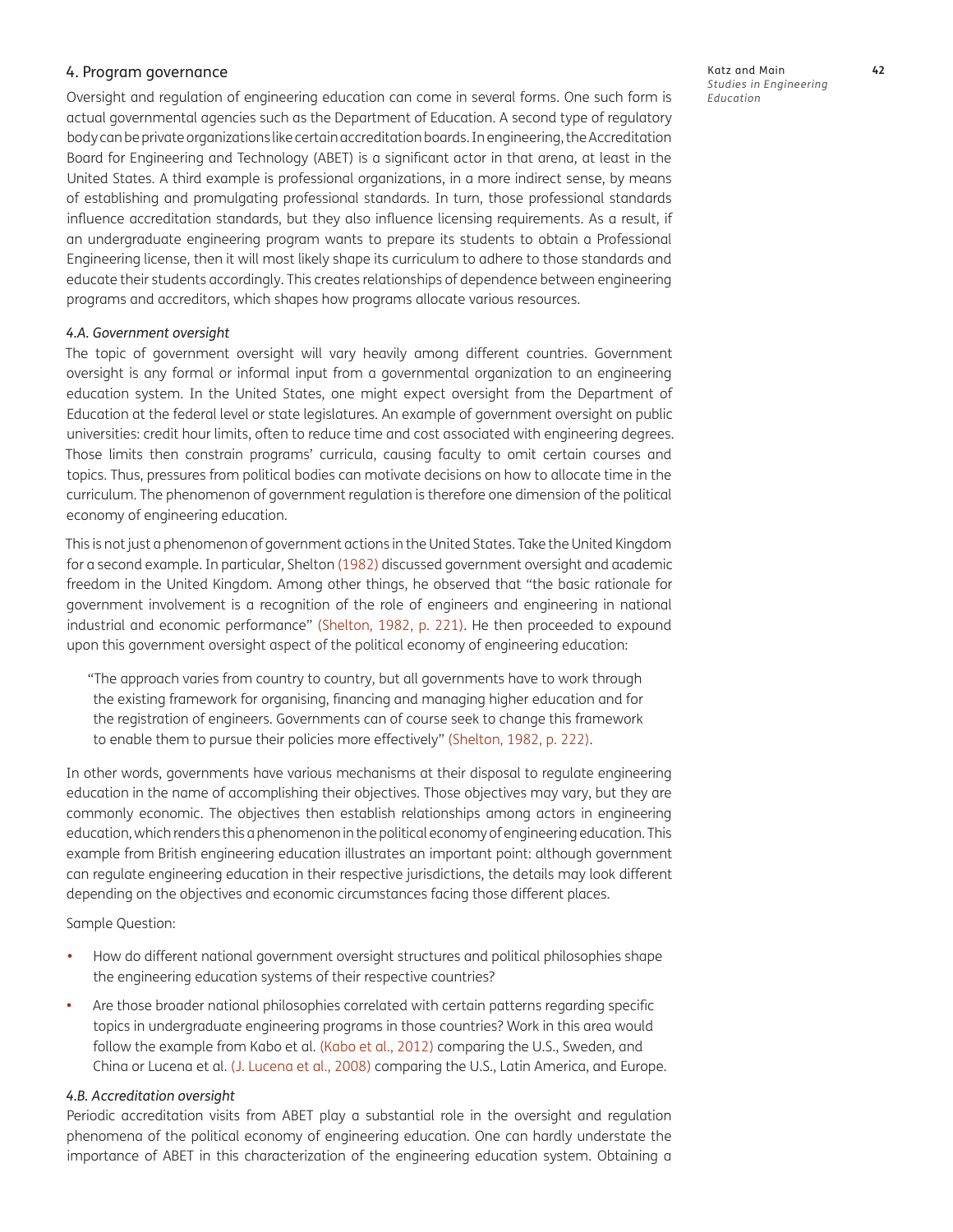professional engineering license often requires graduating from an ABET-accredited engineering program. Moreover, many job postings specifically look for graduates of accredited programs, regardless of whether those recruits have a P.E. license. The importance of graduating from an ABETaccredited program creates a substantial role for oversight and regulation by ABET. Unsurprisingly, this oversight can be cited as the impetus for decision-making in engineering programs regarding which topics are covered in undergraduate curricula, and to what extent. In most of these cases, accreditation plays a role in the regulation phenomenon of the political economy of engineering education by informing relationships that affect how programs allocate curricular time. This is consistent with pressures reported elsewhere that occur from ABET and its ability to change the form of engineering education [\(Bjorklund & Colbeck, 2001](#page-20-6)).

Sample Question:

- **•**  How would an alternative accreditation oversight body gain leverage in a space heavily dominated by one organization?
- **•**  Alternatively, what are the economic pressures on ABET that partially contribute to their efforts to establish a more global presence in program accreditation?
- Are there patterns in how programs handle that part of their curricula that are correlated with characteristics of the department (e.g., department size, organizational structure, discipline)?

#### *4.C. Regulatory capture*

Regulatory capture is the phenomenon arising from specific groups having disproportionate influence over regulatory bodies (Bó, 2006). Such regulatory bodies include ABET for education and professional organizations for the profession more generally. If one construes internal university rules and requirements as regulations, then placing department representatives on university curriculum committees can also be a form of regulatory capture. For example, this can arise in the form of one department member sitting on the faculty senate and course approval committee, which facilitates the approval of an engineering economics course over the objection of the economics department and their claims of redundancy. Economic conditions affecting universities are shaping group and committee decisions about resources in engineering departments. These are telltale ingredients of phenomena in the political economy of engineering education.

Sample Questions:

- **•**  What are examples of specific efforts from actors to influence the regulation of instruction by outside actors – e.g., accreditation bodies, university officials, governmental agencies, etc. – that their departments experience?
- **•**  Moreover, what are common themes underlying the motivations, successes, and failures of those efforts?

#### *4.D. Regulatory burden*

Regulatory burden is the set of costs that accrue to an organization as a consequence of the organization's efforts to maintain compliance with regulations ([Helm, 2006\)](#page-22-17). In engineering education, one can study the overhead of compliance with ABET, for example. Accreditation site visits notoriously entail an abundance of paperwork and require multiple stakeholders' time and attention.

The ABET example is just one conceivable example of regulatory burden in engineering education. In a broader sense of political economy, this idea of regulatory burden is perceived as a negative phenomenon because it assumes that regulation is a burden. Under a neoliberal ideology, regulation is rarely justified, and even then only to ensure proper functioning of a market. Thus, when regulations do exist, one can easily frame them as burdensome. Of course, the regulation itself will sometimes come from the desire to create a common denominator among programs. That move translates to faculty members within a department needing to coordinate amongst each other how they will demonstrate compliance. This can explain how faculty members, operating within the political economy of engineering education might see regulation with this regulatory burden perspective.

Katz and Main **43** *Studies in Engineering Education*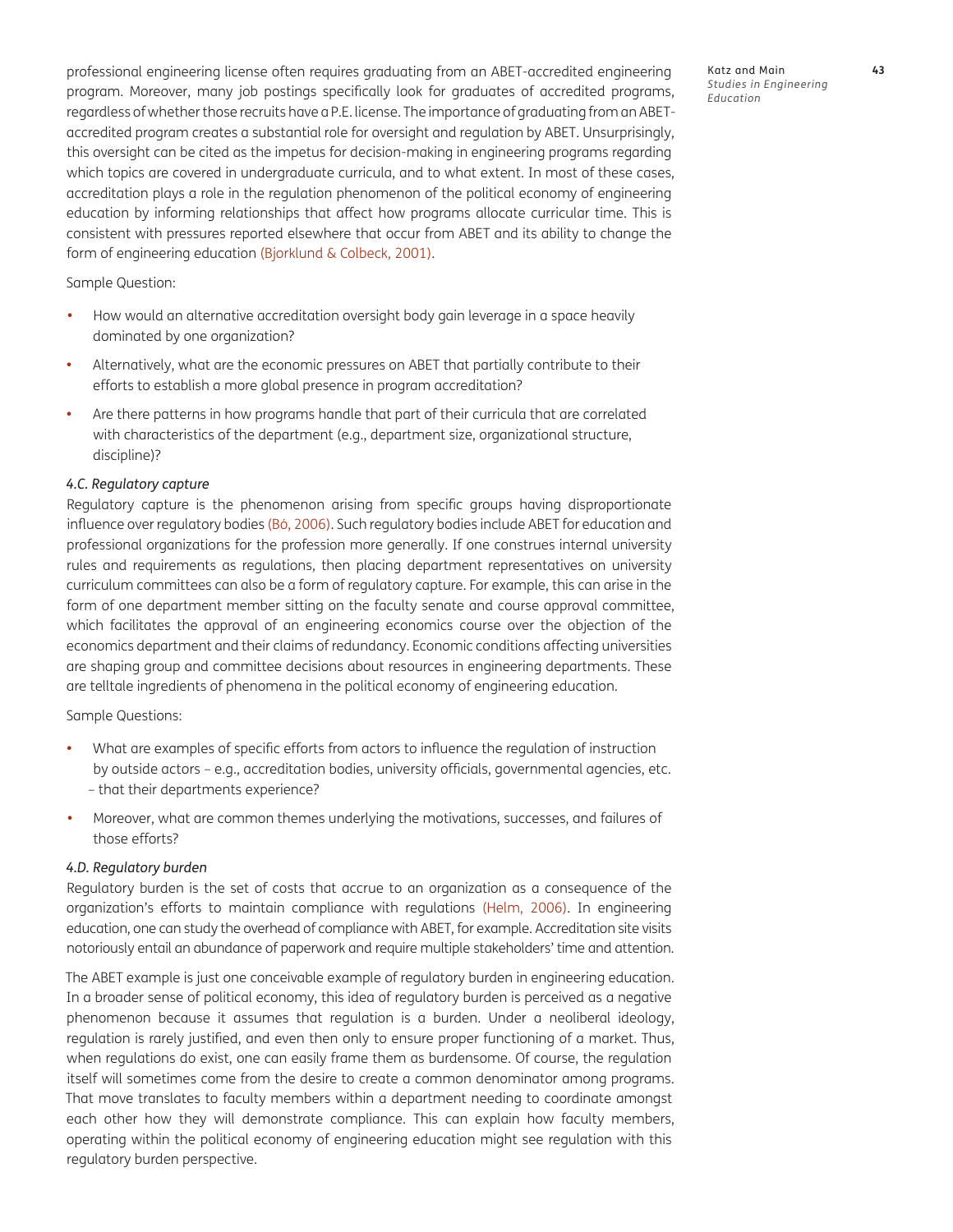Sample Questions:

• Are there associated behaviors that one observes consequent to regulatory burden in other contexts aside from accreditation? For example, is there intentional lobbying to change the regulations or shirking from faculty members (especially in a patterned manner, such as from faculty in certain disciplines or at a certain rank) to placate overseers on behalf of the faculty members?

### 5. Job markets (Hiring patterns and decisions)

Hiring decisions represent a pivotal allocation of resources for an organization and present clear opportunities for political and economic factors to influence decision making. They define the organization's personnel and shape future outcomes for the internal operations in manifold ways. There are at least two areas in which this general concept is relevant to engineering education. First, there are specific hiring preferences and patterns that companies exhibit. Second, there are specific hiring decisions that universities exhibit. Each of these can affect engineering education in specific, potentially unintended ways compounded by the academic capitalist competition for prestige (partially garnered through increased research funding) and reduced departmental budgets leading to academic precarity and adjunctification ([Charfauros & Tierney, 1999;](#page-21-15) Courtois & O'Keefe, 2015; Reisel, 2018). In turn, these can affect how topics are discussed in engineering programs by placing certain external expectations on programs and internal personnel with differing understandings of what those topics mean.

### *5.A. Hiring Decisions by Companies*

This topic analyzes how the hiring decisions that companies make end up providing feedback signals to engineering departments, which in turn modify their curricula and student outcomes to align with the industry's desired traits. These hiring decisions can range along the kinds of employment opportunities from co-ops to internships to full-time, post-graduation employment. As with supply and demand, the main idea here is that the relationship between engineering programs and industry can affect allocations of faculty time, curriculum time, student time, and money, influencing which courses are taught and the larger learning objectives they are designed to achieve. For example, if companies come to a department and say "we want students who understand the nuances of communication in team settings" then departments could predictably respond by adjusting their curricula to make communication and teamwork more visible in the departments' courses.

Sample question:

- **•**  How do engineering programs elicit and respond to industry feedback for prospective employee hiring preferences?
- Are there patterns in who (or who is not) among the potential employers surveyed such that some group's preferences have outsized influence on departmental decision-making and resource allocation?
- Where does Topic X fit into these feedback loops from industry?

#### *5.B. Hiring Decisions by Departments*

Decisions at the department, college, and university levels, which themselves can be the result of input signals from university administration and priorities, are another example of a specific resource allocation issue – personnel – that alters the state of engineering education. Two specific ways in which this can manifest is the hiring of adjunct faculty and the preference for research faculty in lieu of faculty with professional work experience in industry. Adjunct faculty and professors of practice may be more likely to have substantial industry experience in comparison with researchintensive tenure-track faculty. As a result, they may be less inclined to discuss particular topics or less aware of practice-specific elements such as the importance and prevalence of ethical issues throughout engineering. Consequently, this can change the state of engineering education by affecting personnel who alter the content of specific courses. That cascade from hiring practices to different faculty composition to course content can culminate in developing engineers with

Katz and Main **44** *Studies in Engineering Education*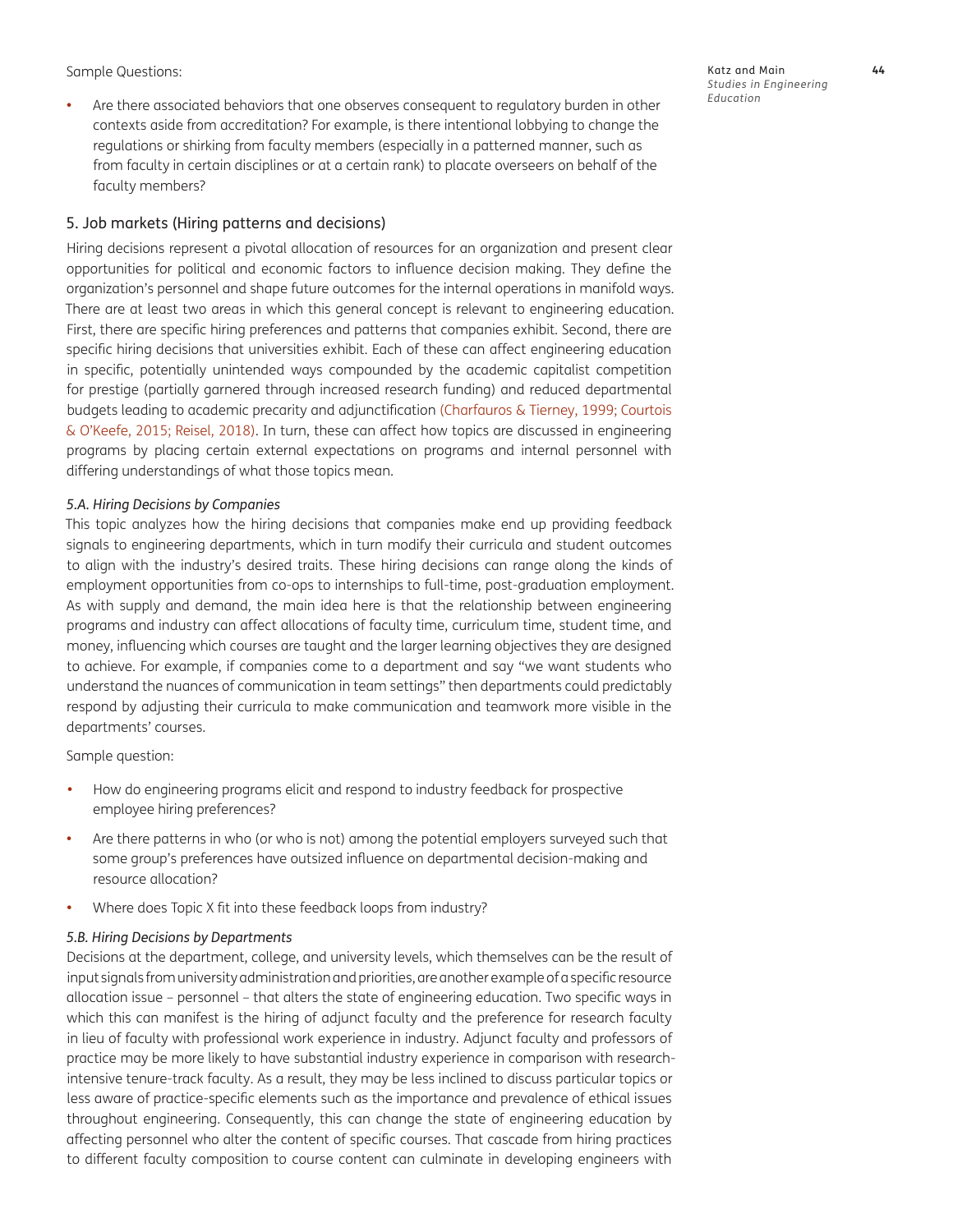noticeably different educational backgrounds compared with engineers who had more designoriented or profession-oriented instruction rather than theory-based instruction.

Katz and Main **45** *Studies in Engineering Education*

Seely (1999) described a similar trend in the early to mid-twentieth century as universities hired European faculty and federal grants increasingly funded research efforts. This combination cascaded into a more analytic approach to engineering and a shift away from design. As universities shift toward supplementing government-subsidized funding with research funding, they can begin to shift their hiring practices to recruit more research faculty. In other words, that continued trend of the competition for funding dictating department hiring, which in turn shapes program curricula, is continuing relatively unabated.

Shifts in the composition of faculty experiences can have implications in the classroom. One specific example of these effects is in the positive correlation between a faculty member's years of work experience and their likelihood to incorporate ethics into their classroom ([Katz & Knight, 2017](#page-22-18)) more years of work experience as an engineer was associated with faculty members reporting more incorporation of ethics and professional responsibility in their courses on a national survey of over 1,200 faculty members. The basic premise is that every person comes with their own interests that are also shaped by incentives. This affects the interests and autonomous/individualized decisionmaking processes of each faculty member, which potentially translates into different content in each course offering. Of course, at the time of hire, the main consideration of the department or university may be to recruit someone capable of generating research funding. In that picture, resource dependence drives hiring, which affects who is on the faculty, which then shapes what students learn due to the influence of personal interests in curricular decision-making.

Sample question:

- **•**  How has the political economy of engineering education shaped the hiring practices of engineering departments, and in turn shaped the content that students learn in the undergraduate curriculum as a function of what faculty members are most familiar with?
- **•**  Specific to engineering education, how has the organization of engineering education research (e.g., separate departments, faculty integrated within engineering departments) influenced hiring decisions and the development of engineering education as a field?

#### 6. Institutional Isomorphism, Entrepreneurship, and Inertia

When studying political economy, one may focus on the generation and effects of institutions. An institution in this context is not synonymous with a university; instead, an institution is more abstract and expansive. Theoretically, an institution is any formal (e.g., rules, standards, regulations) or informal (e.g., norms, taboos, or culture) guideline that shapes behavior (North, 1991). These are colloquially deemed the "rules of the game" in the parlance of institutional theorists ([Gertler, 2010](#page-22-19)). Three examples of the relevance and practicality of institutional theory for characterizing the political economy of engineering education are institutional isomorphisms, institutional entrepreneurship, and institutional inertia. Together, these phenomena describe how faculty members and departments will spend their money and time either to look similar (isomorphisms) or different (entrepreneurship) as they try to maintain legitimacy or distinguish themselves to compete against other faculty members or departments.

#### *6.A. Institutional Isomorphism*

Similar practices among discrete organizations are called institutional isomorphisms [\(DiMaggio &](#page-22-20) [Powell, 1983\)](#page-22-20). In engineering education, this can manifest as one program configuring itself similarly to another, possibly more prestigious program, to gain legitimacy or resources. Isomorphisms can further divide into coercive, mimetic, and normative variants. For example, departments may adopt a coercive isomorphism strategy when they depend upon other organizations, such as NSF or state legislatures, for resources and do not want to bring suspicion upon themselves by standing out in a dubious way. In addition to coercive isomorphisms, mimetic isomorphisms offer a popular strategy in the face of uncertainty from changing educational landscapes, industry demands, accreditation standards, leadership, and the like. A mimetic isomorphism can arise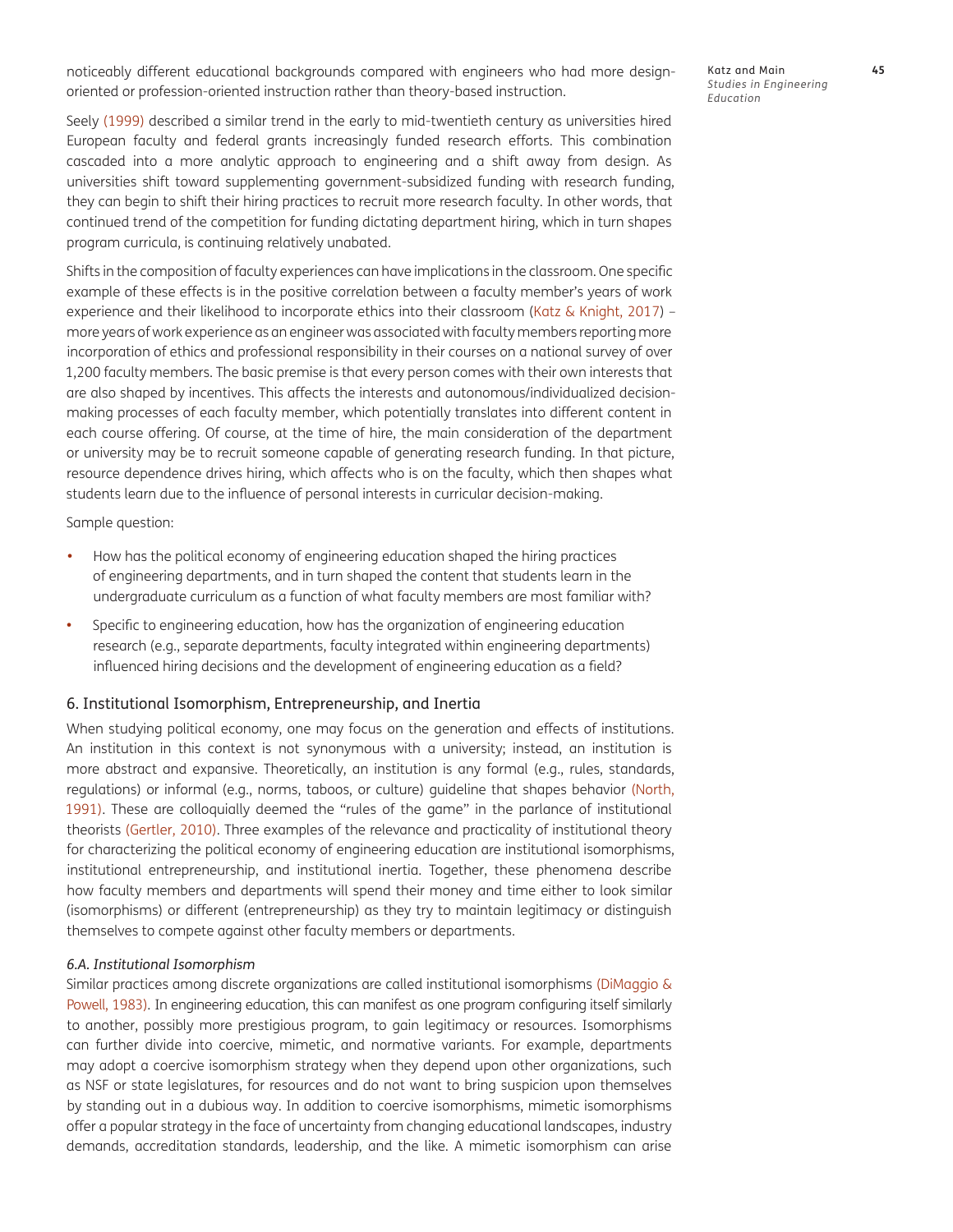when a department tries to structure its curriculum or a specific course, for example, senior capstone, the same way as departments at peer institutions. That institutional isomorphism may arise because they believe there genuinely is no other way to run a senior design course. Alternatively, it could be the consequence of this mimetic isomorphism created by environmental uncertainties inherent in the political economy of engineering education (which itself is a product of broader economic landscapes in which paradigms like creative destruction (Schumpeter, 1942, p. 82) prevail). These ideas relate to the political and economic factors influencing engineering education because they illustrate the effects of operating in a system of unpredictable flux. As a result of needing to meet demands from industry and balance resources departments and faculty members may turn to mimetic or normative isomorphisms as ways to survive by emulating what peer organizations (whether that be other departments or other universities) are doing. This could help explain similarities that one observes among different departments in how they address persistent issues or topics both inside and outside of the classroom.

Sample Question:

How have institutional isomorphisms affected engineering education program innovation, e.g., in areas like capstone design, over the past 30 years? For example, in an editorial in *Science*, Morgan [\(1990\)](#page-23-14) called for more programmatic diversity enabled by loosened accreditation standards. The claim: stringent bean-counting practices in accreditation stymie innovative practices in engineering education. The corollary is that engineering programs can start to look the same – isomorphic. In other words, from the perspective of institutional theory, accreditation might increase coercive isomorphisms. Is Morgan correct that accreditation is the mechanism of action for observed isomorphisms in engineering programs, or are there some other causes? This is just one instance of several potential dimensions in the political economy of engineering education that generate these institutional isomorphisms.

#### *6.B. Institutional Inertia and Entrepreneurship*

The creation of new institutions within organizational settings is labelled institutional entrepreneurship (Pacheco et al., 2010). In engineering programs this may transpire in the form of a department initiating specific practices or traditions, such as requiring graduating seniors to join the Order of the Engineer. Another example might be an effort to incorporate a program in social responsibility. If the inspiration to create such a program originated from seeing other programs, then such an initiative may also be an institutional isomorphism. On the other hand, when these decisions are inspired without a desire to emulate other programs then they more likely represent institutional entrepreneurship.

Studying the political economy of engineering education, one may ask about the precursors or antecedent conditions that give rise to institutional entrepreneurship in engineering education. This is particularly germane to the efforts of reformers in engineering education who may want to encourage this institutional entrepreneurship and promulgate best practices related to developing engineers on a large scale.

Institutional inertia is a counterpart of institutional entrepreneurship – they can be viewed as two sides of the same coin. As the name suggests, institutional inertia is the obstinate persistence of an institution, especially in the face of efforts to change it. Examples can include intractability of curricula or pedagogical practices to updates, in part due to a status quo bias. Identifying institutional inertias is one task. A related task lies in identifying the reasons for institutional inertia. In some cases, it may be as simple as a lack of time and energy due to competing pressures on faculty members and a simple "if it ain't broke, don't fix it" mentality. As this mindset might suggest, institutional inertias may be a phenomenon in engineering education not through intentional action but rather through a crowding out of faculty members' time and energy in the push for more funding, more publications, and more students to the detriment of other outcomes. Due to other demands placed on that time and energy, faculty members lack the bandwidth to advocate and sustain institutional changes, which ultimately generates this institutional inertia.

Katz and Main **46** *Studies in Engineering Education*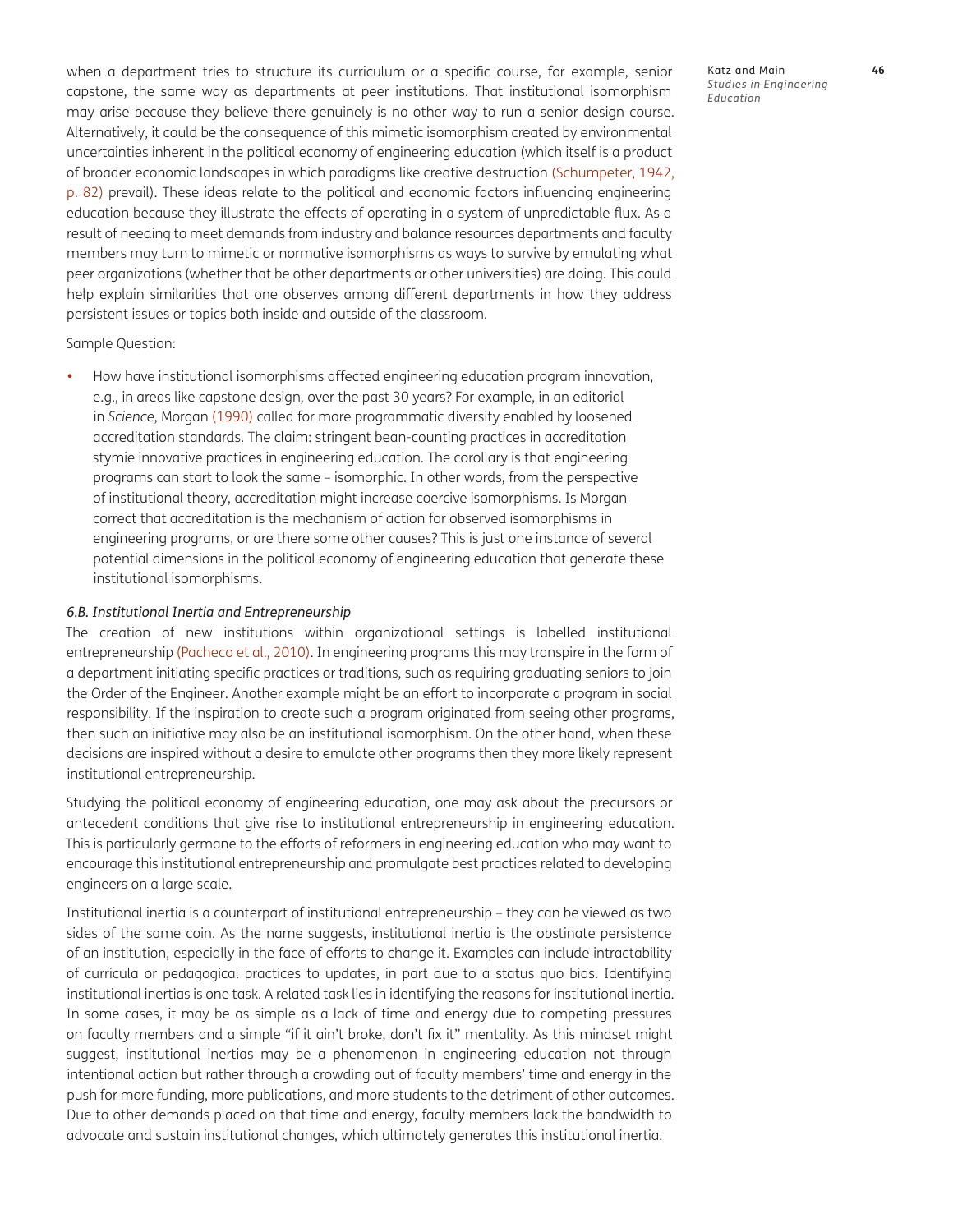Sample Question:

- **•**  What are the political and economic precursors that facilitate institutional entrepreneurship related to specific topics (e.g., design, teamwork) in engineering programs?
- **•**  As with the institutional isomorphism question, does the political economy of engineering education constrain (or incentivize) certain kinds of institutional entrepreneurship – e.g., starting a program on innovation, recruiting donors to fund a maker space, or adopting research-based practices for teaching an engineering course like thermodynamics?

# **LIMITATIONS**

# **REIFICATION**

By naming some of these phenomena one might invite the problem of confusing the model for the actual instances of interaction in the world. Reification is the process of making an abstract concept or idea more concrete. A classic example of this would be confusing a map of an area with that physical area itself, as expressed in the saying "the map is not the territory" [\(Korzybski,](#page-22-21)  [1933,](#page-22-21) p. 58). A more relevant example in the present paper could be the act of turning "prestige" into a more tangible entity in the world rather than an agreed upon or recognized concept. The purpose of this paper is not to reify the aforementioned phenomena but rather to provide a model for thinking about social relations in engineering education and how those affect time, money, space, and human resource allocation decisions. As Box ([1987](#page-21-16)) reminds us, "all models are wrong, but some are useful." The model here is the set of concepts from canonical study of political economy. The utility is in understanding constraints shaping engineers' formation. To guard against reification, we should maintain a level of reflexivity and apply a critical perspective to the work, continuously re-analyzing these ideas and the work they are doing for us.

## **NORMALIZATION**

Discussing engineering education in these terms might also imply a normative stance that the underlying extant relations described by this framework are suitable. We do not intend to imply that position. Indeed, if anything, the spirit of this project is one of questioning the merits of those existing patterns. The critical task is in the same vein as the saying attributed to Bertrand Russell that "in all affairs it's a healthy thing now and then to hang a question mark on the things you have long taken for granted"; thus, the project questions the normative practices that abound and the narratives we construct to justify them.

### **CATEGORY ERROR**

Understandably, some may balk at the notion of taking an entire framework from one discipline and applying it to engineering education. Such reservations may assert that this is a category error – an instance of confusing an object as belonging to one category and ascribing characteristics of that category to that object while in reality that object does not belong to the category and therefore does not inherit those characteristics (Ryle, 1937). In the present paper, the category error could be applying frameworks from political science and economics to how we study engineering education. While arguably true, in a pragmatic sense, if labeling these problems in such borrowed vernacular offers useful tools for thinking and improving current conditions in engineering education system then the framework's utility could outweigh downsides. Moreover, there is a successful precedence of leveraging work in one field of study to understand other fields. Essentially, these are tools for thinking about problems. Moreover, claims of applicability notwithstanding, this paper is not intended to politicize engineering education to an unwarranted level; however, ignoring the effects of social, political, and economic factors on engineering education does not nullify these factors' effects. They still exist whether or not participants in the system like it. Refusing to acknowledge these dynamics – whether it is promotion and tenure for engineering education research, interdepartmental curricular disputes for credit hours, student choices creating a demand for change, or industry representatives placing pressures on departments to teach particular skills – does not nullify their existence.

Katz and Main **47** *Studies in Engineering Education*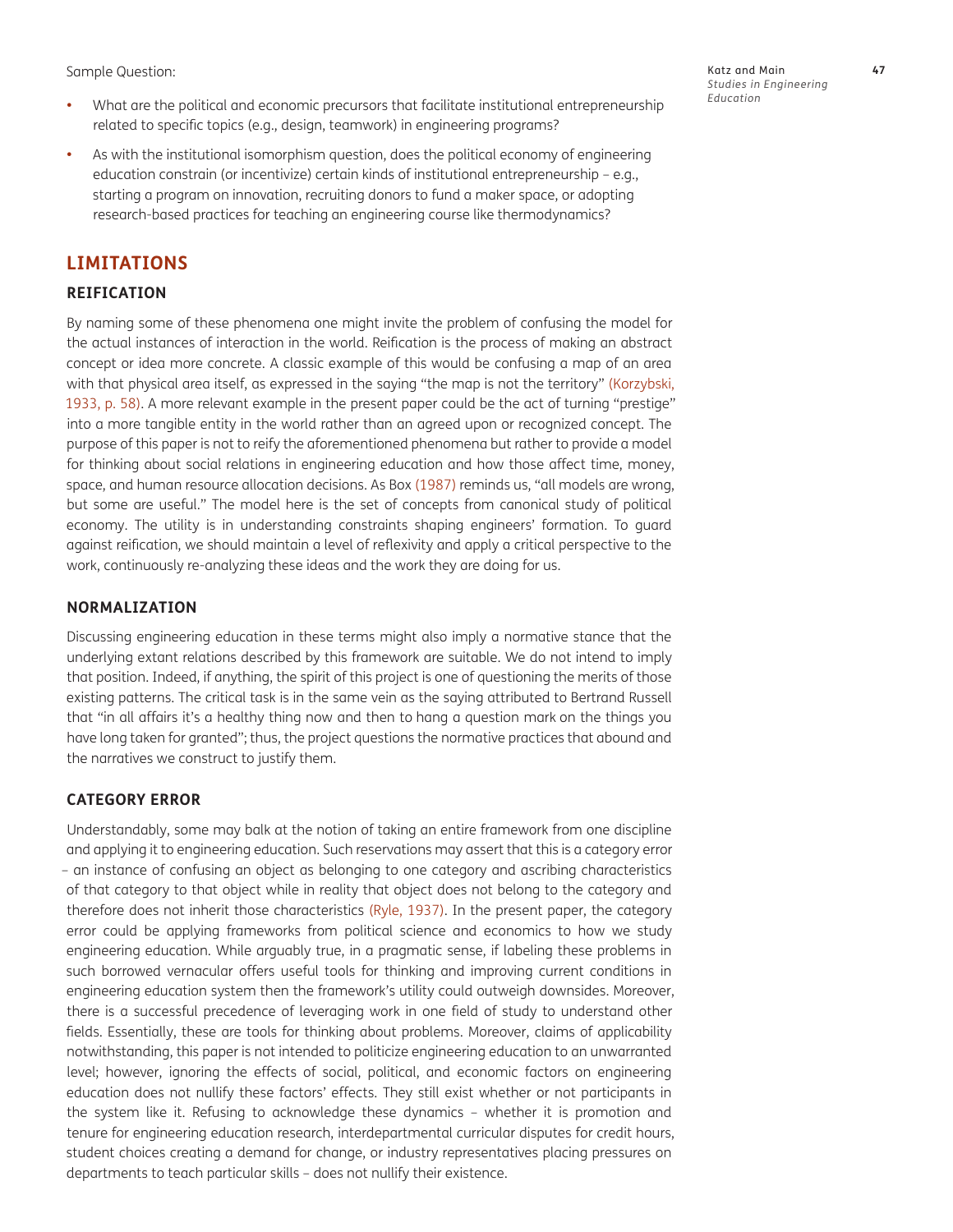# **CONCLUSION**

We have presented a set of conceptual tools to elucidate the social relationships that inform how time, money, space, and human resources are spent in engineering education. These tools deepen analyses of static and dynamic processes in engineering education by making visible the larger political and economic forces affecting higher education in general, and engineering education in particular. There clearly are relationships among the different actors, organizations, and institutions within the system. Those relationships establish individual and organizational priorities, preferences, and behaviors for how we allocate time, money, and human resources toward instruction in universities, colleges, departments, courses, and classrooms. This is a picture in which decision-making about resources is political, depending on the confluence of people, organizations, and environments to determine who gets what, how, and when – the very (pithy) definition of politics [\(Lasswell, 1936\)](#page-22-22).

Anyone participating in the engineering education system in some way will most likely recognize the confluence of social, political, and economic factors that shape decision-making processes within the system. Sometimes those factors engender specific phenomena that have been studied in other contexts. By learning lessons from those prior studies, engineering educators, researchers, administrators, and professionals can refine how they view the engineering education system. In turn, that refinement might enable several outcomes: increased awareness of surrounding processes, improved decision-making, and new avenues for research in order to more clearly study the state of engineering education. Being mindful of factors associated with governance, labor, and relationships within the system, we can advance our understandings of change in engineering education, ultimately improving processes and outcomes in practice.

# **ACKNOWLEDGEMENTS**

We thank Donna Riley, Alice Pawley, India Nair, and Brent Jesiek for their insight and feedback in the conceptual development stages of this work.

# **COMPETING INTERESTS**

The authors have no competing interests to declare.

# <span id="page-20-0"></span>**AUTHOR AFFILIATIONS**

**Andrew Katz D** [orcid.org/0000-0002-3554-9015](https://orcid.org/0000-0002-3554-9015) Virginia Tech, US **JoyceMain D** [orcid.org/0000-0002-3984-533X](https://orcid.org/0000-0002-3984-533X) Purdue University, US

# **REFERENCES**

- <span id="page-20-1"></span>**Arndt, J.** (1983). The political economy paradigm: Foundation for theory building in marketing. *Journal of Marketing*, *47*(4), 44–54. DOI: [https://doi.org/10.1177/002224298304700406](https://doi.org/10.1177/002224298304700406 )
- <span id="page-20-2"></span>**ASEE.** (2014). *Phase I: Synthesizing and integrating industry perspectives* (Transforming Undergraduate Engineering Education). American Society for Engineering Education.
- <span id="page-20-3"></span>**Besterfield-Sacre, M., Cox, M. F., Borrego, M., Beddoes, K.,** & **Zhu, J.** (2014). Changing engineering education: Views of U.S. faculty, chairs, and deans. *Journal of Engineering Education*, *103*(2), 193–219. DOI: [https://](https://doi.org/10.1002/jee.20043 ) [doi.org/10.1002/jee.20043](https://doi.org/10.1002/jee.20043 )
- <span id="page-20-5"></span>**Bhagwati, J., Panagariya, A.,** & **T. N., S.** (2004). The muddles over outsourcing. *Journal of Economic Perspectives*, *18*(4), 93–114. DOI: [https://doi.org/10.1257/0895330042632753](https://doi.org/10.1257/0895330042632753 )
- <span id="page-20-4"></span>**Bhattacharjee, Y.** (2011). Saudi universities offer cash in exchange for academic prestige. *Science*, *334*(6061), 1344–1345. DOI: [https://doi.org/10.1126/science.334.6061.1344](https://doi.org/10.1126/science.334.6061.1344 )
- <span id="page-20-6"></span>**Bjorklund, S. A.,** & **Colbeck, C. L.** (2001). The view from the top: Leaders' perspectives on a decade of change in engineering education\*. *Journal of Engineering Education*, *90*(1), 13–19. DOI: [https://doi.](https://doi.org/10.1002/j.2168-9830.2001.tb00562.x ) [org/10.1002/j.2168-9830.2001.tb00562.x](https://doi.org/10.1002/j.2168-9830.2001.tb00562.x )

Katz and Main **48** *Studies in Engineering Education*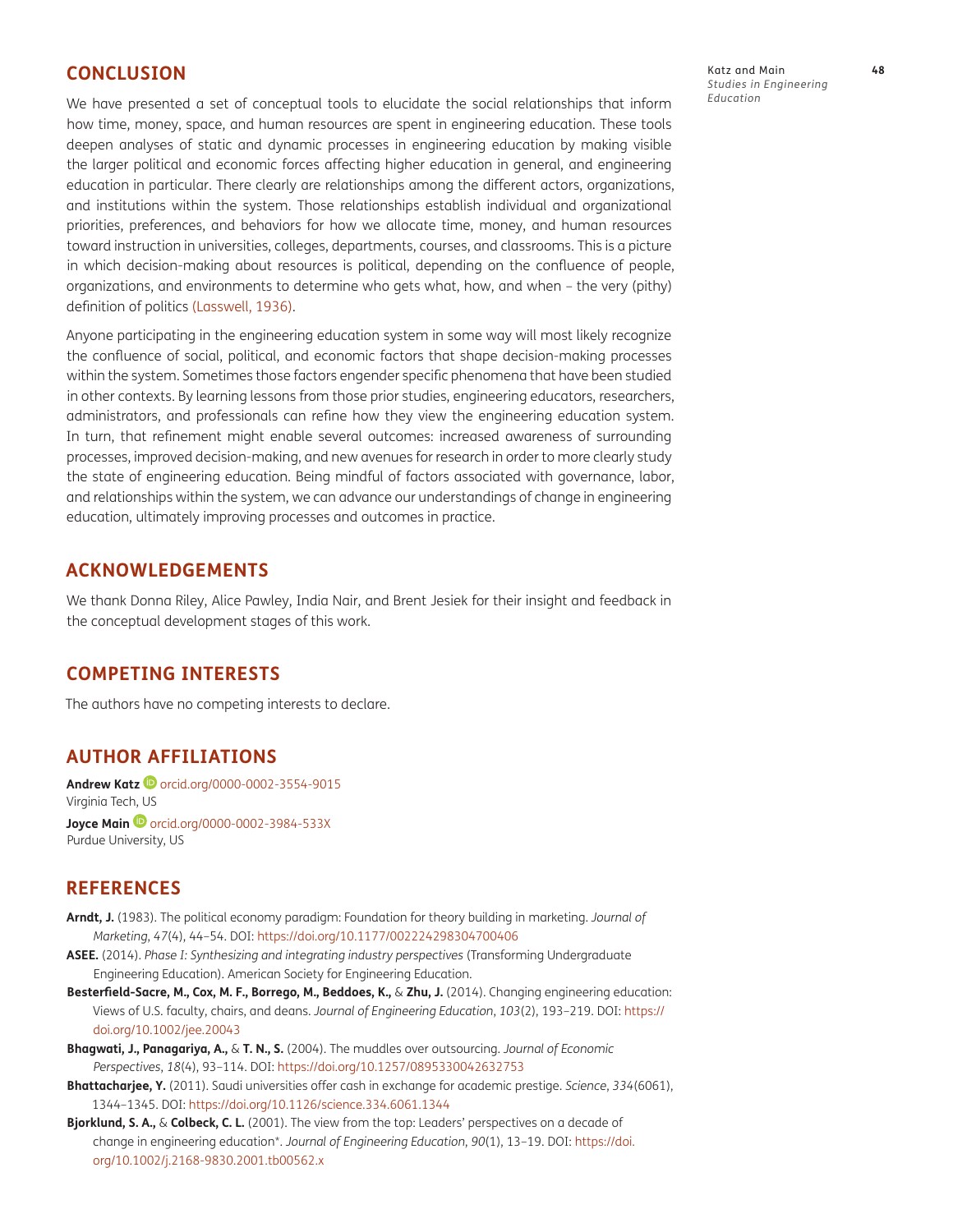- <span id="page-21-11"></span>**Black, K. M.** (1994). An industry view of engineering education. *Journal of Engineering Education*, *83*(1), 26–28. DOI: [https://doi.org/10.1002/j.2168-9830.1994.tb00112.x](https://doi.org/10.1002/j.2168-9830.1994.tb00112.x )
- <span id="page-21-13"></span>**Blackley, S.,** & **Howell, J.** (2015). A STEM narrative: 15 years in the making. *Australian Journal of Teacher Education*, *40*(7). DOI: [https://doi.org/10.14221/ajte.2015v40n7.8](https://doi.org/10.14221/ajte.2015v40n7.8 )
- <span id="page-21-14"></span>**Blackmore, P.,** & **Kandiko, C. B.** (2011). Motivation in academic life: A prestige economy. *Research in Post-Compulsory Education*, *16*(4), 399–411. DOI: [https://doi.org/10.1080/13596748.2011.626971](https://doi.org/10.1080/13596748.2011.626971 )
- **Bó, E. D.** (2006). Regulatory capture: A review. *Oxford Review of Economic Policy*, *22*(2), 203–225. DOI: [https://](https://doi.org/10.1093/oxrep/grj013 ) [doi.org/10.1093/oxrep/grj013](https://doi.org/10.1093/oxrep/grj013 )
- <span id="page-21-12"></span>**Bogen, J.,** & **Woodward, J.** (1988). Saving the phenomena. *The Philosophical Review*, *97*(3), 303–352. DOI: [https://doi.org/10.2307/2185445](https://doi.org/10.2307/2185445 )
- <span id="page-21-10"></span>**Borrego, M., Froyd, J. E.,** & **Hall, T. S.** (2010). Diffusion of engineering education innovations: A survey of awareness and adoption rates in U.S. engineering departments. *Journal of Engineering Education*, *99*(3), 185–207. DOI: [https://doi.org/10.1002/j.2168-9830.2010.tb01056.x](https://doi.org/10.1002/j.2168-9830.2010.tb01056.x )
- <span id="page-21-1"></span>**Bowles, S.,** & **Gintis, H.** (1977). *Schooling in capitalist America: Educational reform and the contradictions of economic life*. Basic Books.
- <span id="page-21-16"></span>**Box, G. E. P.,** & **Draper, N. R.** (1987). *Empirical model-building and response surfaces*. Wiley.
- <span id="page-21-2"></span>**Brint, S. G.,** & **Karabel, J.** (1989). *The diverted dream: Community colleges and the promise of educational opportunity in America, 1900–1985*. Oxford University Press. DOI: [https://doi.org/10.1093/](https://doi.org/10.1093/oso/9780195048155.001.0001 ) [oso/9780195048155.001.0001](https://doi.org/10.1093/oso/9780195048155.001.0001 )
- <span id="page-21-7"></span>**Bunce, L., Baird, A.,** & **Jones, S. E.** (2017). The student-as-consumer approach in higher education and its effects on academic performance. *Studies in Higher Education*, *42*(11), 1958–1978. DOI: [https://doi.org/1](https://doi.org/10.1080/03075079.2015.1127908 ) [0.1080/03075079.2015.1127908](https://doi.org/10.1080/03075079.2015.1127908 )
- **Campbell, C. M.,** & **O'Meara, K.** (2013). Faculty agency: Departmental contexts that matter in faculty careers. *Research in Higher Education*, *55*(1), 49–74. DOI: [https://doi.org/10.1007/s11162-013-9303-x](https://doi.org/10.1007/s11162-013-9303-x )
- <span id="page-21-8"></span>**Carlson, W. B.** (1988). Academic entrepreneurship and engineering education: Dugald C. Jackson and the MIT-GE Cooperative Engineering Course, 1907–1932. *Technology and Culture*, *29*(3), 536–567. JSTOR. DOI: [https://doi.org/10.2307/3105273](https://doi.org/10.2307/3105273 )
- <span id="page-21-0"></span>**Carpentier, V.** (2015). State education, crisis and austerity: An historical analysis through the lens of the Kondratiev cycles. In C. Aubry, M. Geiss, V. Magyar-Haas, & J. Oelkers (Eds.), *Education and the State: International perspectives on a changing relationship* (1st ed., pp. 78–102). Routledge. DOI: [https://doi.](https://doi.org/10.4324/9781315772387 ) [org/10.4324/9781315772387](https://doi.org/10.4324/9781315772387 )
- <span id="page-21-4"></span>**Cech, E. A.** (2013). The (mis)framing of social justice: Why ideologies of depoliticization and meritocracy hinder engineers' ability to think about social injustices. In J. Lucena (Ed.), *Engineering Education for Social Justice* (pp. 67–84). Netherlands: Springer. DOI: [https://doi.org/10.1007/978-94-007-6350-0\\_4](https://doi.org/10.1007/978-94-007-6350-0_4 )
- <span id="page-21-5"></span>**Cech, E. A.,** & **Sherick, H. M.** (2015). Depoliticization and the structure of engineering education. In S. H. Christensen, C. Didier, A. Jamison, M. Meganck, C. Mitcham, & B. Newberry (Eds.), *International Perspectives on Engineering Education, 20*, 203–216. Springer International Publishing. DOI: [https://doi.](https://doi.org/10.1007/978-3-319-16169-3_10 ) [org/10.1007/978-3-319-16169-3\\_10](https://doi.org/10.1007/978-3-319-16169-3_10 )
- <span id="page-21-15"></span>**Charfauros, K. H.,** & **Tierney, W. G.** (1999). Part-time faculty in colleges and universities: Trends and challenges in a turbulent environment. *Journal of Personnel Evaluation in Education*, *13*(2), 141–151. DOI: [https://doi.org/10.1023/A:1008112304445](https://doi.org/10.1023/A:1008112304445 )
- <span id="page-21-9"></span>**Clark, M. C., Froyd, J., Merton, P.,** & **Richardson, J.** (2004). The evolution of curricular change models within the Foundation Coalition. *Journal of Engineering Education*, *93*(1), 37–47. DOI: [https://doi.](https://doi.org/10.1002/j.2168-9830.2004.tb00786.x ) [org/10.1002/j.2168-9830.2004.tb00786.x](https://doi.org/10.1002/j.2168-9830.2004.tb00786.x )
- <span id="page-21-3"></span>**Committee on Prospering in the Global Economy of the 21st Century (U.S.), & Committee on Science, Engineering, and Public Policy (U.S.)** (Eds.). (2007). *Rising above the gathering storm: Energizing and employing America for a brighter economic future*. National Academies Press.
- **Committee on Science, Engineering, and Public Policy (U.S.).** (2006). *Biological, social, and organizational components of success for women in academic science and engineering: Report of a workshop* (Committee on Maximizing the Potential of Women in Academic Science and Engineering (U.S.), National Academy of Sciences, National Academy of Engineering, & Institute of Medicine, Eds.). National Academies Press.
- <span id="page-21-6"></span>**Connell, R.** (2013). The neoliberal cascade and education: An essay on the market agenda and its consequences. *Critical Studies in Education*, *54*(2), 99–112. DOI: [https://doi.org/10.1080/17508487.2013](https://doi.org/10.1080/17508487.2013.776990 ) [.776990](https://doi.org/10.1080/17508487.2013.776990 )
- **Courtois, A. D. M.,** & **O'Keefe, T.** (2015). Precarity in the ivory cage: Neoliberalism and casualisation of work in the Irish higher education sector. *Journal for Critical Education Policy Studies*, *13*. [http://discovery.ucl.](http://discovery.ucl.ac.uk/1538710/1/13-1-3.pdf ) [ac.uk/1538710/1/13-1-3.pdf](http://discovery.ucl.ac.uk/1538710/1/13-1-3.pdf )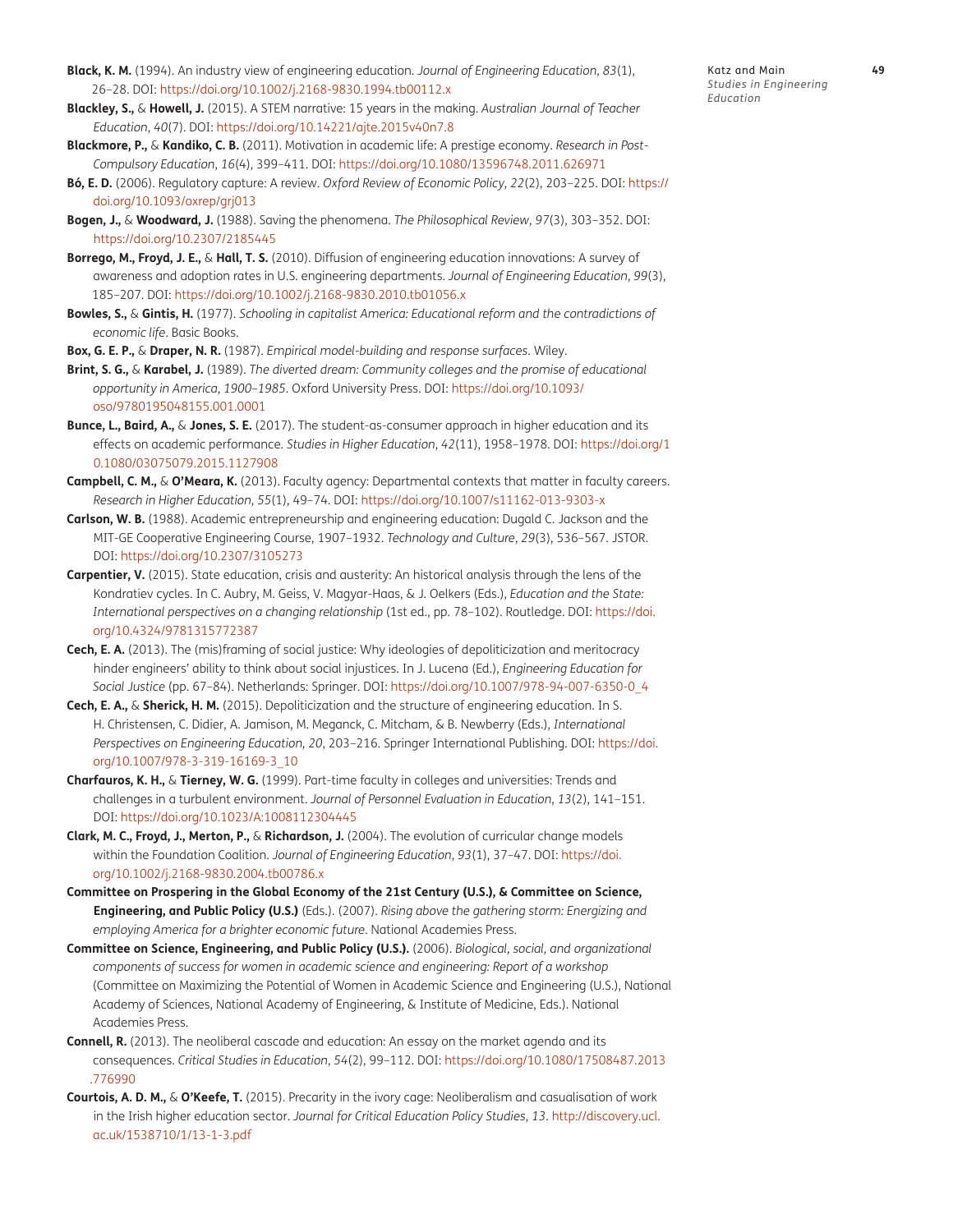- <span id="page-22-14"></span><span id="page-22-13"></span>**Denney, J. J.** (2011). *Priming the innovation pump: America needs more scientists, engineers, and basic research*. DEFENSE ACQUISITION UNIV FT BELVOIR VA. [https://apps.dtic.mil/docs/citations/ADA535501](https://apps.dtic.mil/docs/citations/ADA535501 )
- <span id="page-22-7"></span>**Denton, D. D.** (1998). Engineering education for the 21st century: Challenges and opportunities. *Journal of Engineering Education*, *87*(1), 19–22. DOI: [https://doi.org/10.1002/j.2168-9830.1998.tb00317.x](https://doi.org/10.1002/j.2168-9830.1998.tb00317.x )
- <span id="page-22-20"></span>**DiMaggio, P. J.,** & **Powell, W. W.** (1983). The Iron Cage revisited: Institutional isomorphism and collective rationality in organizational fields. *American Sociological Review*, *48*(2), 147–160. DOI: [https://doi.](https://doi.org/10.2307/2095101 ) [org/10.2307/2095101](https://doi.org/10.2307/2095101 )
- **Doten-Snitker, K., Margherio, C., Litzler, E., Ingram, E.,** & **Williams, J.** (2021). Developing a shared vision for change: Moving toward inclusive empowerment. *Research in Higher Education*, *62*(2), 206–229. DOI: [https://doi.org/10.1007/s11162-020-09594-9](https://doi.org/10.1007/s11162-020-09594-9 )
- <span id="page-22-0"></span>**Drazen, A.** (2002). *Political economy in macroeconomics*. Princeton University Press.
- <span id="page-22-1"></span>**Frantz, A. C., Beebe, S. A., Horvath, V. S., Canales, J.,** & **Swee, D. E.** (2004). The roles of teaching and learning centers. *To Improve the Academy*, *23*(1), 72–90. DOI: [https://doi.org/10.1002/j.2334-4822.2004.](https://doi.org/10.1002/j.2334-4822.2004.tb00427.x ) [tb00427.x](https://doi.org/10.1002/j.2334-4822.2004.tb00427.x )
- <span id="page-22-5"></span>**Garritzmann, J. L.** (2016). *The political economy of higher education finance: The politics of tuition fees and subsidies in OECD countries, 1945–2015*. Palgrave Macmillan. DOI: [https://doi.org/10.1007/978-3-319-](https://doi.org/10.1007/978-3-319-29913-6_1 ) [29913-6\\_1](https://doi.org/10.1007/978-3-319-29913-6_1 )
- <span id="page-22-6"></span>**Geiger, R. L.** (2011). Markets and the End of the Current Era in U.S. Higher Education. In P. Teixeira & D. D. Dill (Eds.), *Public Vices, Private Virtues? – Assessing the effects of marketization in higher education* (pp. 3–17). SensePublishers. DOI: [https://doi.org/10.1007/978-94-6091-466-9\\_1](https://doi.org/10.1007/978-94-6091-466-9_1 )
- <span id="page-22-19"></span>**Gertler, M. S.** (2010). Rules of the game: The place of institutions in regional economic change. *Regional Studies*, *44*(1), 1–15. DOI: [https://doi.org/10.1080/00343400903389979](https://doi.org/10.1080/00343400903389979 )
- <span id="page-22-11"></span>**Graham, R.** (2012a). *Achieving excellence in engineering education: The ingredients of successful change*. The Royal Academy of Engineering.
- <span id="page-22-12"></span>**Graham, R.** (2012b). The one less traveled by: The road to lasting systemic change in engineering education. *Journal of Engineering Education*, *101*(4), 596–600. DOI: [https://doi.org/10.1002/j.2168-9830.2012.](https://doi.org/10.1002/j.2168-9830.2012.tb01120.x ) [tb01120.x](https://doi.org/10.1002/j.2168-9830.2012.tb01120.x )
- <span id="page-22-4"></span>**Harvey, D.** (2005). *A brief history of neoliberalism*. Oxford University Press.
- <span id="page-22-17"></span>**Helm, D.** (2006). Regulatory reform, capture, and the regulatory burden. *Oxford Review of Economic Policy*, *22*(2), 169–185. DOI: [https://doi.org/10.1093/oxrep/grj011](https://doi.org/10.1093/oxrep/grj011 )
- <span id="page-22-8"></span>**Henderson, C., Beach, A.,** & **Finkelstein, N.** (2011). Facilitating change in undergraduate STEM instructional practices: An analytic review of the literature. *Journal of Research in Science Teaching*, *48*(8), 952–984. DOI: [https://doi.org/10.1002/tea.20439](https://doi.org/10.1002/tea.20439 )
- <span id="page-22-9"></span>**Jamieson, L.,** & **Lohmann, J.** (2009). *Creating a culture for scholarly and systematic innovation in engineering education: Ensuring U.S. engineering has the right people with the right talent for a global society*.
- <span id="page-22-10"></span>**Jesiek, B. K., Newswander, L. K.,** & **Borrego, M.** (2009). Engineering education research: Discipline, community, or field? *Journal of Engineering Education*, *98*(1), 39–52. DOI: [https://doi.](https://doi.org/10.1002/j.2168-9830.2009.tb01004.x ) [org/10.1002/j.2168-9830.2009.tb01004.x](https://doi.org/10.1002/j.2168-9830.2009.tb01004.x )
- <span id="page-22-16"></span>**Kabo, J., Tang, X., Nieusma, D., Currie, J., Wenlong, H.,** & **Baillie, C.** (2012). *Visions of social competence: Comparing engineering education accreditation in Australia, China, Sweden, and the United States*. 25.1463.1–25.1463.16. DOI: [https://peer.asee.org/22220](https://peer.asee.org/22220 )
- <span id="page-22-18"></span>**Katz, A.,** & **Knight, D. B.** (2017). Factors related to faculty views toward undergraduate engineering ethics education. *2017 ASEE Annual Conference & Exposition*. [https://peer.asee.org/factors-related-to-faculty](https://peer.asee.org/factors-related-to-faculty-views-toward-undergraduate-engineering-ethics-education )[views-toward-undergraduate-engineering-ethics-education](https://peer.asee.org/factors-related-to-faculty-views-toward-undergraduate-engineering-ethics-education )
- <span id="page-22-15"></span>**Klees, S. J.** (2008). A quarter century of neoliberal thinking in education: Misleading analyses and failed policies. *Globalisation, Societies and Education*, *6*(4), 311–348. DOI: [https://doi.](https://doi.org/10.1080/14767720802506672 ) [org/10.1080/14767720802506672](https://doi.org/10.1080/14767720802506672 )
- <span id="page-22-21"></span>**Korzybski, A.** (1933). *Science and sanity: An introduction to Non-Aristotelian systems and general semantics*. The Science Press Printing Company. [http://archive.org/details/sciencesanityint00korz](http://archive.org/details/sciencesanityint00korz )
- <span id="page-22-3"></span>**Kosak, L., Manning, D., Dobson, E., Rogerson, L., Cotnam, S., Colaric, S.,** & **McFadden, C.** (2004). Prepared to teach online? Perspectives of faculty in the University of North Carolina System. *Online Journal of Distance Learning Administration*, *7*(3).
- <span id="page-22-22"></span>**Lasswell, H. D.** (1936). *Politics: Who gets what, how, and when*. Whittlesey House.
- <span id="page-22-2"></span>**Lattuca, L. R., Terenzini, P. T.,** & **Volkwein, J. F.** (2006). *Engineering change: A study of the impact of EC2000*. ABET, INC. [http://www.abet.org/wp-content/uploads/2015/04/EngineeringChange-executive-summary.](http://www.abet.org/wp-content/uploads/2015/04/EngineeringChange-executive-summary.pdf ) [pdf](http://www.abet.org/wp-content/uploads/2015/04/EngineeringChange-executive-summary.pdf )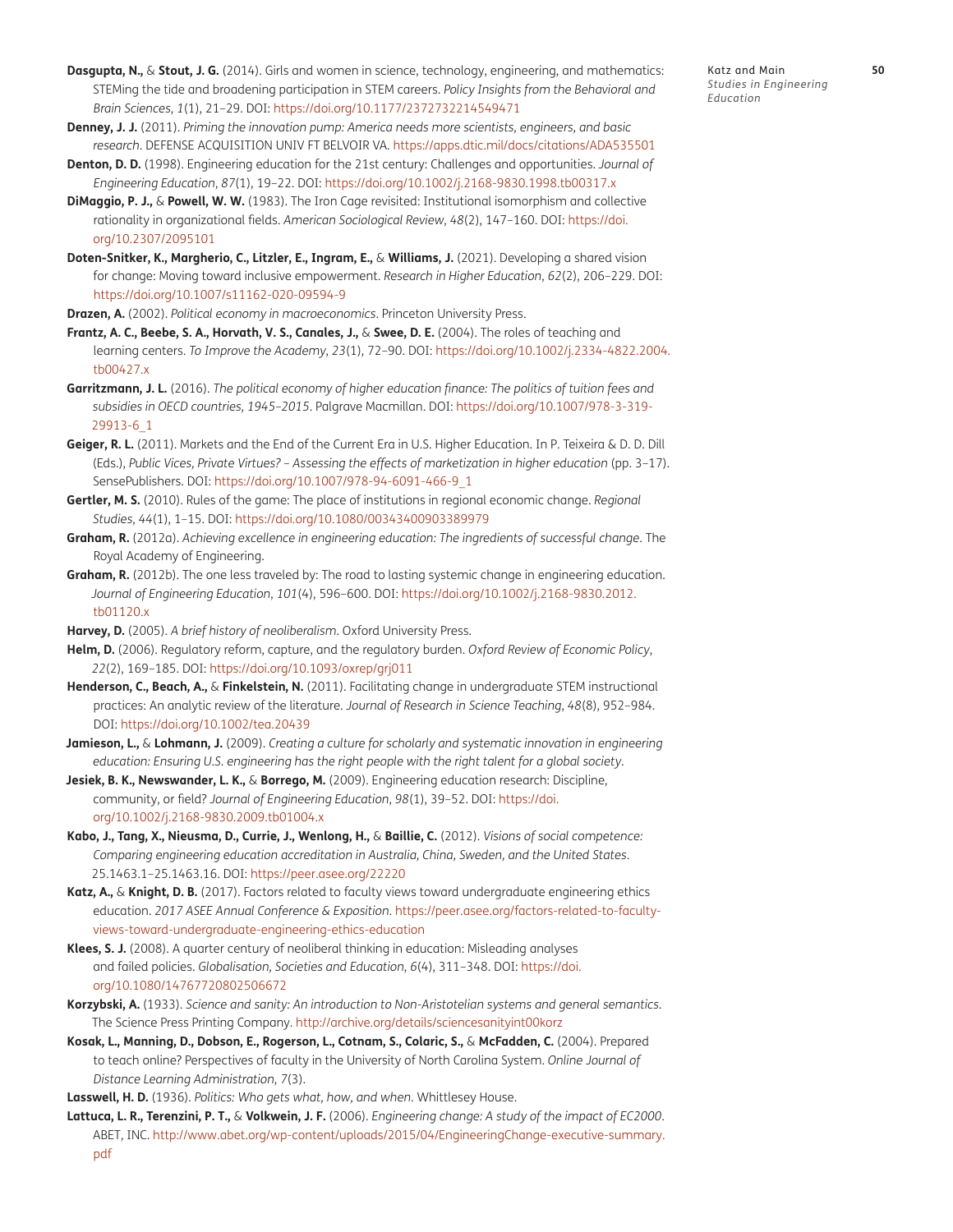- <span id="page-23-7"></span>**Layton, E. T.** (1971). *The revolt of the engineers: Social responsibility and the American engineering profession* (Johns Hopkins pbk. ed). Johns Hopkins University Press.
- <span id="page-23-5"></span>**Leslie, L. L.,** & **Johnson, G. P.** (1974). The market model and higher education. *The Journal of Higher Education*, *45*(1), 1–20. DOI: [https://doi.org/10.2307/1980645](https://doi.org/10.2307/1980645 )
- <span id="page-23-4"></span>**Li, A. Y.** (2017). Dramatic declines in higher education appropriations: State conditions for budget punctuations. *Research in Higher Education*, *58*(4), 395–429. DOI: [https://doi.org/10.1007/s11162-016-](https://doi.org/10.1007/s11162-016-9432-0 ) [9432-0](https://doi.org/10.1007/s11162-016-9432-0 )
- <span id="page-23-6"></span>**Liefner, I.** (2003). Funding, resource allocation, and performance in higher education systems. *Higher Education*, *46*(4), 469–489. DOI: [https://doi.org/10.1023/A:1027381906977](https://doi.org/10.1023/A:1027381906977 )
- <span id="page-23-8"></span>**Lucena, J. C.** (2005). *Defending the nation: U.S. policymaking to create scientists and engineers from Sputnik to the "war against terrorism."* Univ. Press of America.
- <span id="page-23-10"></span>**Lucena, J., Downey, G., Jesiek, B.,** & **Elber, S.** (2008). Competencies beyond countries: The re-organization of engineering education in the United States, Europe, and Latin America. *Journal of Engineering Education*, *97*(4), 433–447. DOI: [https://doi.org/10.1002/j.2168-9830.2008.tb00991.x](https://doi.org/10.1002/j.2168-9830.2008.tb00991.x )
- <span id="page-23-12"></span>**Maloney, W. F.,** & **Caicedo, V.** (2017). *Engineering growth: Innovative capacity and development in the Americas* (SSRN Scholarly Paper ID 2932756). Social Science Research Network. [https://papers.ssrn.com/](https://papers.ssrn.com/abstract=2932756 ) [abstract=2932756](https://papers.ssrn.com/abstract=2932756 )
- <span id="page-23-3"></span>**Mathieu, J. E., Heffner, T. S., Goodwin, G. F., Salas, E.,** & **Cannon-Bowers, J. A.** (2000). The influence of shared mental models on team process and performance. *Journal of Applied Psychology*, *85*(2), 273– 283. DOI: [https://doi.org/10.1037/0021-9010.85.2.273](https://doi.org/10.1037/0021-9010.85.2.273 )
- <span id="page-23-9"></span>**Matusovich, H. M., Paretti, M. C., McNair, L. D.,** & **Hixson, C.** (2014). Faculty motivation: A gateway to transforming engineering education. *Journal of Engineering Education*, *103*(2), 302–330. DOI: [https://doi.](https://doi.org/10.1002/jee.20044 ) [org/10.1002/jee.20044](https://doi.org/10.1002/jee.20044 )
- <span id="page-23-11"></span>**McMasters, J.** (2004). Influencing engineering education: One (aerospace) industry perspective. *International Journal of Engineering Education*, *20*(3), 353–371.
- <span id="page-23-1"></span>**Merry, S. E.** (1990). The discourses of mediation and the power of naming. *Yale Journal of Law & the Humanities*, *2*, 1–36. DOI: [http://hdl.handle.net/20.500.13051/7410](http://hdl.handle.net/20.500.13051/7410 )
- <span id="page-23-13"></span>**Merton, R. K.** (1968). The Matthew effect in science. *Science*, *159*(3810), 56–63. DOI: [https://doi.org/10.1126/](https://doi.org/10.1126/science.159.3810.56 ) [science.159.3810.56](https://doi.org/10.1126/science.159.3810.56 )
- <span id="page-23-2"></span>**Milstein, T.** (2011). Nature identification: The power of pointing and naming. *Environmental Communication*, *5*(1), 3–24. DOI: [https://doi.org/10.1080/17524032.2010.535836](https://doi.org/10.1080/17524032.2010.535836 )
- <span id="page-23-14"></span>**Morgan, M. G.** (1990). Accreditation and diversity in engineering education. *Science*, *249*(4972), 969–969. DOI: [https://doi.org/10.1126/science.249.4972.969](https://doi.org/10.1126/science.249.4972.969 )
- <span id="page-23-0"></span>**Mosco, V.** (2009). *The political economy of communication* (2nd ed). SAGE. DOI: [https://doi.](https://doi.org/10.4135/9781446279946 ) [org/10.4135/9781446279946](https://doi.org/10.4135/9781446279946 )
- **Münch, R.** (2014). *Academic capitalism: Universities in the global struggle for excellence*. Routledge. DOI: [https://doi.org/10.4324/9780203768761](https://doi.org/10.4324/9780203768761 )
- **National Research Council.** (1985). *Engineering education and practice in the United States: Foundations of our techno-economic future*. National Academies Press. DOI: [https://doi.org/10.17226/582](https://doi.org/10.17226/582 )
- **Newman, S.,** & **Jahdi, K.** (2009). Marketisation of education: Marketing, rhetoric and reality. *Journal of Further and Higher Education*, *33*(1), 1–11. DOI: [https://doi.org/10.1080/03098770802638226](https://doi.org/10.1080/03098770802638226 )
- **Noble, D. F.** (1979). *America by design: Science, technology, and the rise of corporate capitalism*. Oxford Univ. Press.
- **Noe, T.** (2012). A survey of the economic theory of reputation: Its logic and its limits. In T. G. Pollock & M. L. Barnett (Eds.), *The Oxford handbook of corporate reputation* (1st ed.). Oxford University Press. DOI: [https://doi.org/10.1093/oxfordhb/9780199596706.001.0001](https://doi.org/10.1093/oxfordhb/9780199596706.001.0001 )
- **North, D.** (1991). Institutions. *Journal of Economic Perspectives*, *5*(1), 97–112. DOI: [https://doi.org/10.1257/](https://doi.org/10.1257/jep.5.1.97 ) [jep.5.1.97](https://doi.org/10.1257/jep.5.1.97 )
- **Olssen, M.,** & **Peters, M. A.** (2005). Neoliberalism, higher education and the knowledge economy: From the free market to knowledge capitalism. *Journal of Education Policy*, *20*(3), 313–345. DOI: [https://doi.](https://doi.org/10.1080/02680930500108718 ) [org/10.1080/02680930500108718](https://doi.org/10.1080/02680930500108718 )
- Pacheco, D. F., York, J. G., Dean, T. J., & Sarasvathy, S. D. (2010). The coevolution of institutional entrepreneurship: A tale of two theories. *Journal of Management*, *36*(4), 974–1010. DOI: [https://doi.](https://doi.org/10.1177/0149206309360280 ) [org/10.1177/0149206309360280](https://doi.org/10.1177/0149206309360280 )
- **Park, T.** (2011). Academic capitalism and its impact on the American professoriate. *Journal of the Professoriate*, *6*, 84–99.
- **Perc, M.** (2014). The Matthew effect in empirical data. *Journal of The Royal Society Interface*, *11*(98), 20140378. DOI: [https://doi.org/10.1098/rsif.2014.0378](https://doi.org/10.1098/rsif.2014.0378 )

Katz and Main **51** *Studies in Engineering Education*